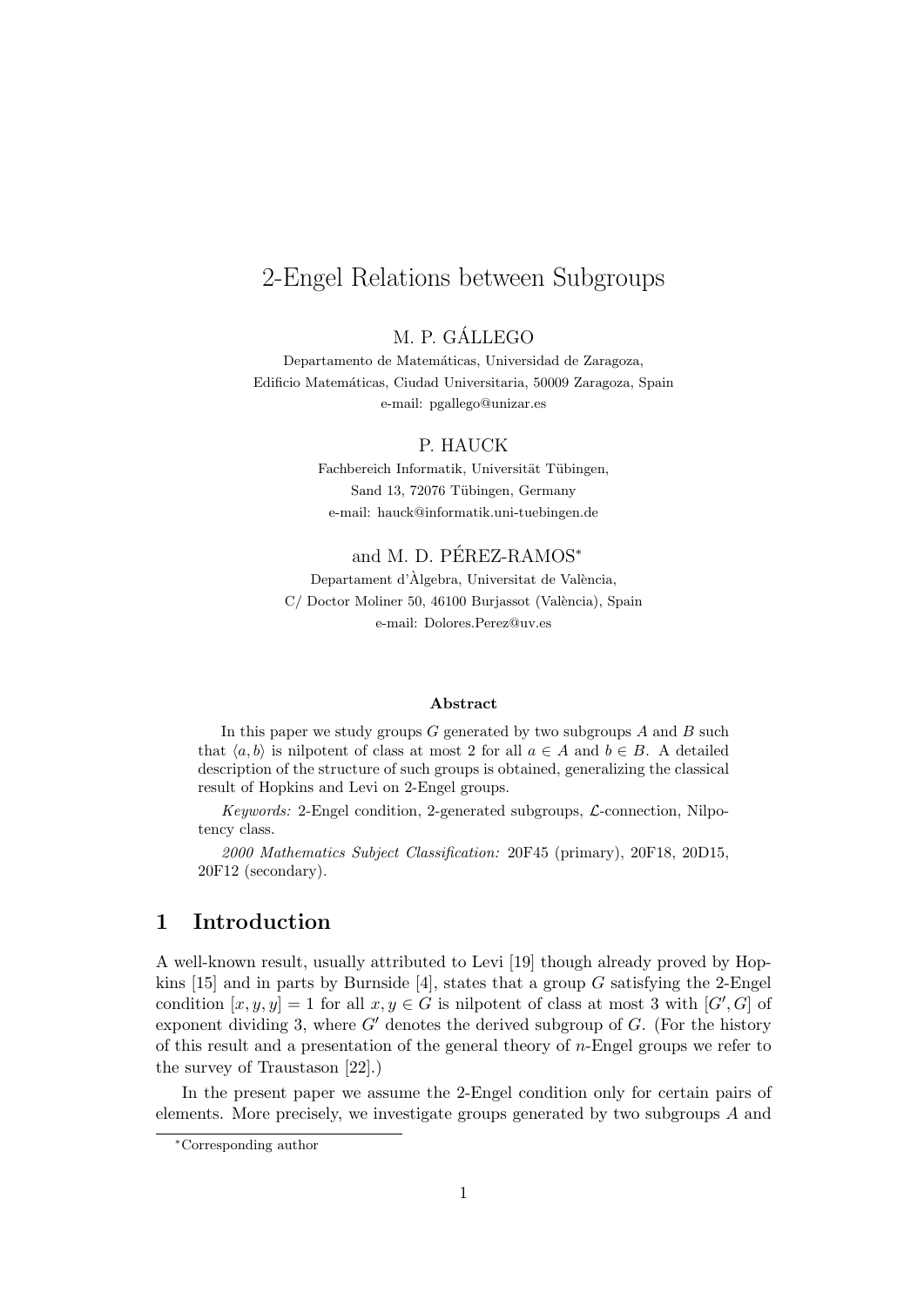*B* such that  $[a, b, b] = [b, a, a] = 1$  for all  $a \in A$  and  $b \in B$ . Of course, this is equivalent to saying that  $\langle a, b \rangle$  is nilpotent of class at most 2 for all  $a \in A$  and  $b \in B$ . In the terminology of [5] this property can be stated as *A* and *B* being  $\mathcal{N}_2$ -connected where  $\mathcal{N}_2$  denotes the class of nilpotent groups of class at most 2. Therefore this paper can also be seen as a contribution to the study of *C*-connected subgroups for various classes of groups  $C$  (cf. [2], [6], [8], [9], [10], [14]).

For  $\mathcal{N}_2$ -connected subgroups *A* and *B*, our main objective is to obtain information about the structure and embedding of  $[A, B]$  and certain distinguished subgroups of *A* and *B*.

One of the basic results is that [*A, B*] centralizes *A′* and *B′* (Proposition 3.2 (i)). Moreover,  $[A', B]$  centralizes *A* whence, setting  $G = \langle A, B \rangle$ ,  $[A', B'] \leq Z(G)$  (Theorem 4.8 (i)).

Denoting by  $A^2$  the group  $\langle a^2 | a \in A \rangle$ , we show in Theorem 4.1 and Theorem 4.8 that  $[A^2, B] \leq Z([A, B]) \cap Z_3(G)$ . In particular, if  $A^2 = A$  or  $B^2 = B$ , the commutator  $[A, B]$  is abelian. The same is true if  $[A, B]'$  does not contain an element of order 2 (Corollary 4.3) or if *A* and *B* are normal in *G* (Theorem 6.1). However, in general this need not be the case. In Section 7 we construct examples of finite 2-groups generated by  $\mathcal{N}_2$ -connected subgroups *A* and *B* where  $[A, B]$  is nilpotent of arbitrarily large derived length (and hence also of arbitrarily large class).

It is easy to see that for infinite  $\mathcal{N}_2$ -connected subgroups *A* and *B* the commutator subgroup [*A, B*] need not be nilpotent (Remark 4.7). In yet unpublished work, R. Dark has constructed examples of groups generated by two  $\mathcal{N}_2$ -connected elementary abelian subgroups *A* and *B*, each of order 4, where in one of these  $[A, B]$  is infinite (and hence not nilpotent) and in the other [*A, B*] is finite and not nilpotent.

For finite groups, nilpotency of [*A, B*] is equivalent to the subnormality of *A* and *B* in *G* (see Theorem 2.3). In light of Dark's examples just mentioned it is interesting that for arbitrary  $\mathcal{N}_2$ -connected subgroups *A* and *B* of  $G = \langle A, B \rangle$  certain characteristic subgroups of *A* and *B* are subnormal in *G*. It is shown in Theorem 5.1 that  $A^2$  is subnormal in *G* of defect at most 3,  $A'$  is subnormal in *G* of defect at most 2 and the higher terms of the lower central series of *A* centralize *B* and are therefore normal in *G*.

Theorem 5.3 is concerned with the intersection of *A* and *B*:  $A \cap B$  is a nilpotent subgroup of class at most 3; it is subnormal in *G* of defect at most 3. Moreover,  $[(A \cap B)'$ , *G* is a central elementary abelian 3-subgroup of *G*. For  $A = B = G$ , this is just the result of Hopkins and Levi.

We conclude these introductory remarks by pointing out that for normal  $\mathcal{N}_2$ connected subgroups *A* and *B* significantly stronger statements are possible than those in the general situation. We mentioned already that in this case  $[A, B]$  is abelian. Furthermore, *A′* and *B′* centralize each other (Theorem 6.1). Finally, if *A* and *B* are nilpotent of class *a* and *b*, respectively, then  $G = AB$  has nilpotency class at most max $(a, b) + 1$  (Theorem 6.3).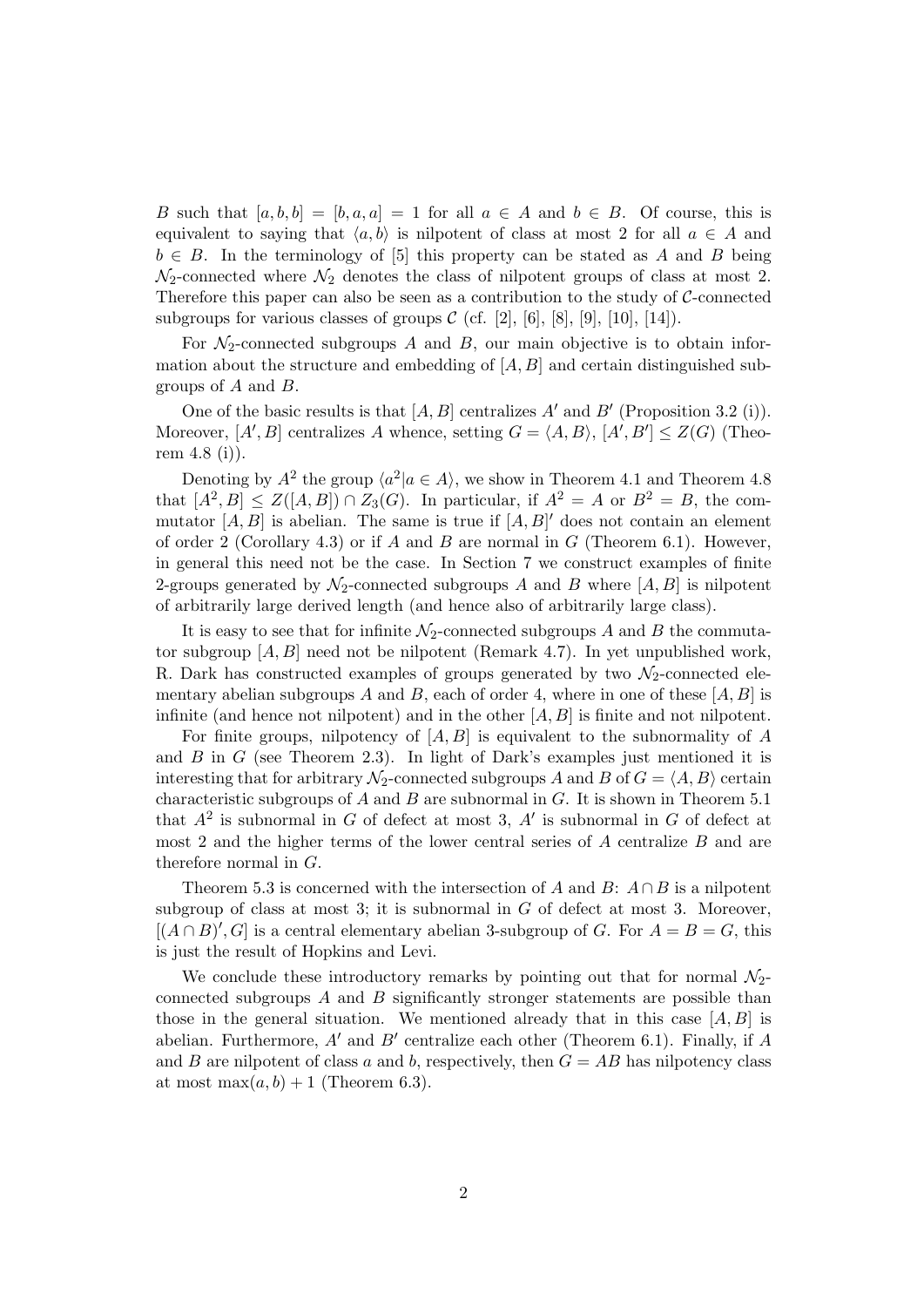#### **2 Preliminaries**

The group theoretical notation used in this paper is usually consistent with the one used in [7].

In addition, if *G* and *H* are groups and *G* is isomorphic to a subgroup of *H*, we write  $G \leq H$ .

Moreover, given a group *G*, we set  $G^2 = \langle g^2 | g \in G \rangle$ , the smallest normal subgroup of *G* whose factor group is an elementary abelian 2-group (possibly infinite).

By  $O^2(G)$  we denote the subgroup generated by all elements of (finite) odd order in *G*; clearly,  $O^2(G) \leq G^2$ . If *G* is periodic (that is, all elements of *G* have finite order), then  $O^2(G)$  is the smallest normal subgroup of *G* whose factor group is a 2-group (that is, all elements have 2-power order).

The terms of the lower central series of a group *G* are denoted by  $\Gamma^n(G)$  where  $\Gamma^{1}(G) = G$  and  $\Gamma^{n+1}(G) = [\Gamma^{n}(G), G]$  for  $n \geq 1$ . Also  $G^{(n)}$  denote the terms of the derived series of *G*, i.e.,  $G^{(0)} = G$  and  $G^{(n+1)} = [G^{(n)}, G^{(n)}]$  for  $n \geq 0$ . Occasionally we write  $G'$  for  $G^{(1)}$  and  $G''$  for  $G^{(2)}$ .

We set  $\Gamma^{\infty}(G) = \bigcap_{n \geq 1} \Gamma^n(G)$ . Note that for finite *G*,  $\Gamma^{\infty}(G) = G^{\mathcal{N}}$ , the  $\mathcal{N}$ residual of *G*, i.e. the smallest normal subgroup of *G* with nilpotent factor group.

For subsets *S* and *T* of a group *G* we set  $[S,T] = \langle [s,t] | s \in S, t \in T \rangle$  and  $\langle S^T \rangle = \langle s^t | s \in S, t \in T \rangle$ . If *X* is a subgroup of *G*, then  $\langle S^X \rangle$  is the smallest *X*-invariant subgroup of *G* containing *S*, that is  $\langle S^X \rangle = \langle S \rangle [X, \langle S \rangle]$ . For  $s \in G$  we write  $\langle s^X \rangle$  for  $\langle \{s\}^X \rangle$ .

**Lemma 2.1.** *Let S, T be subsets and X, Y, C subgroups of a group. Then:*

**(i)** ([21, 5.1.6, 5.1.7]) [*X, T*] *is X-invariant.*

 $\textit{If } X = \langle S \rangle, \text{ then } [X, T] = \langle [S, T]^X \rangle.$ If  $X = \langle S \rangle$  and  $Y = \langle T \rangle$ , then  $[X, Y] = \langle [S, T]^{ \langle X, Y \rangle} \rangle = \langle [S, T]^{XY} \rangle$ .

(ii) If C is normal in  $\langle X, Y \rangle$  and centralizes  $[X, Y]$ , then  $[C, X, Y] = [C, Y, X]$ .

*Proof* (ii) We have  $[C, X] = [C, X[X, Y]]$ , a normal subgroup of  $\langle X, Y \rangle$  contained in *C*. Analogously,  $[C, Y]$ ,  $[C, X, Y]$  and  $[C, Y, X]$  are normal subgroups of  $\langle X, Y \rangle$ . Since  $[X, Y, C] = 1$  and  $[Y, C, X] = [C, Y, X]$ , it follows that  $[C, X, Y] \leq [C, Y, X]$  by the Three Subgroups Lemma. Similarly,  $[C, Y, X] \leq [C, X, Y]$ .  $\Box$ 

The following concept, due to Carocca [5], is central for this paper.

**Definition.** For a non-empty class of groups  $\mathcal{C}$ , two subgroups  $A$  and  $B$  of a group *G* are said to be *C*-connected if  $\langle a, b \rangle \in C$  for all  $a \in A$  and  $b \in B$ .

We will focus here on the case  $\mathcal{C} = \mathcal{N}_2$ , where we denote by  $\mathcal{N}_c$  the class of nilpotent groups of class at most *c*. The structure of products of finite *N* -connected groups,  $\mathcal N$  the class of nilpotent groups, is rather well understood (cf. [2], [5], [14]) and occasionally we will refer to the corresponding results. However, our main interest is in  $\mathcal{N}_2$ -connected subgroups that do not necessarily permute, and in this situation there is not much known in the  $N$ -connected case. We will need some simple properties about the commutator of *N* -connected periodic subgroups that are presented in the following lemma.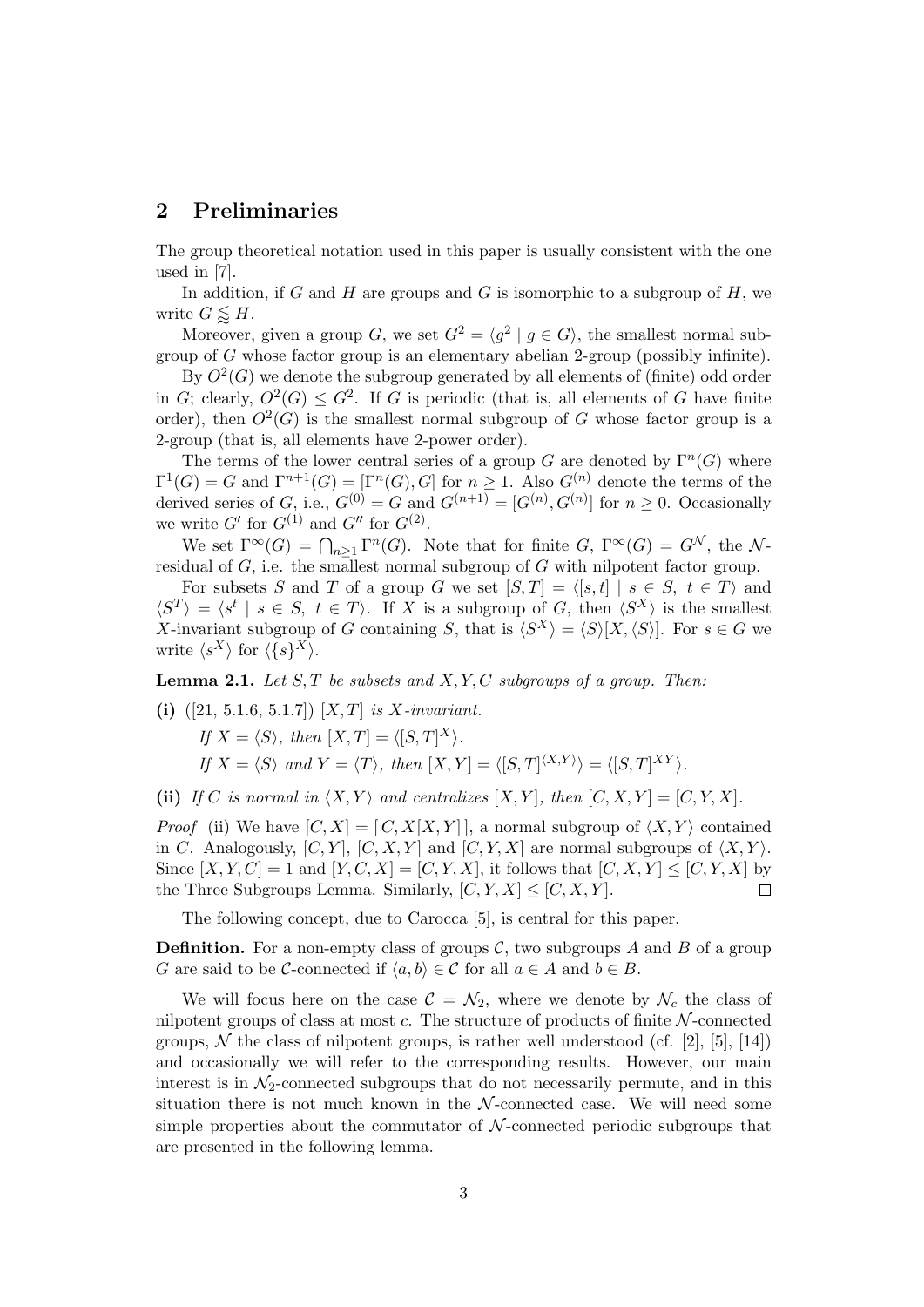**Lemma 2.2.** Let A and B be periodic  $N$ -connected subgroups of  $\langle A, B \rangle$ . Set *X* =  $\langle [a, b] | a \in A, b \in B, a, b \nvert 2$ −elements*\ and*  $Y = \langle [a, b] \mid a \in A, b \in B, a, b \n2'$ -elements $\rangle$ . *Then:*

- (i) *X* and *Y* are normal subgroups of  $\langle A, B \rangle$  and  $[A, B] = XY$ .
- (ii)  $Y = [O^2(A), O^2(B)] = [O^2(A), B] = [A, O^2(B)]$  $= \langle [a, b] | a \in A, b \in B, a \text{ } 2' \text{-}element \rangle$  $= \langle [a, b] \mid a \in A, b \in B, b \n2' \text{-}element \rangle.$
- (iii) *If A* and *B* are finite, then  $[A, B] = [A_2, B_2]Y$  for any  $A_2 \in \text{Syl}_2(A), B_2 \in$  $\mathrm{Syl}_2(B)$ .
- (iv) *If*  $[A, B]$  *is finite and nilpotent, then*  $[A, B] = X \times Y$ ,  $X = O_2([A, B])$ ,  $Y =$  $O_{2'}([A, B]).$

*Proof* (i) Given *x* in *A* or in *B*, we use the decomposition  $x = x_2 x_2$ <sup>*'*</sup> where  $x_2$  is a 2-element in  $\langle x \rangle$  and  $x_{2'}$  is a 2'-element in  $\langle x \rangle$ .

Let  $a \in A$  and  $b \in B$ . It follows from *N*-connection of *A* and *B* that  $[a_2, b_{2'}] = 1$ and  $[b_2, a_{2'}] = 1$  whence

$$
[a,b]=[a_{2'},b]^{a_2}[a_2,b]=[a_{2'},b_{2'}]^{a_2}[a_2,b_2]=[a_{2'},b_{2'}][a_2,b_2].
$$

Therefore  $[A, B] = \langle X, Y \rangle$  and

$$
\langle [a, b] \mid a \in A, b \in B, a \text{ 2'-element} \rangle = Y = \langle [a, b] \mid a \in A, b \in B, b \text{ 2'-element} \rangle. \tag{*}
$$

Since *A* and *B* are subgroups, *Y* is normal in  $\langle A, B \rangle$ .

Analogously, *X* is normal in  $\langle A, B \rangle$ . Finally,  $[A, B] = XY$ .

(ii) The assertion follows from (\*) and normality of *Y* .

(iii) For  $A_2 \in \text{Syl}_2(A), B_2 \in \text{Syl}_2(B)$  we have  $A = A_2O^2(A)$  and  $B = B_2O^2(B)$ . From this the assertion follows with (ii) and the normality of *Y* (by (i)).

(iv) By definition of *X* and *N*-connection of *A* and *B*, *X* is generated by 2-elements. Since  $[A, B]$  is finite nilpotent,  $X \leq O_2([A, B])$ . Similarly,  $Y \leq O_{2'}([A, B])$ . Part (i) yields the assertion.  $\Box$ 

There is one important result about (not necessarily permuting) *N* -connected subgroups which follows from [1, Theorem 2] and [9, Corollary 1]:

**Theorem 2.3.** *If A and B are N -connected subgroups of a finite group G, then*  $[A, B]$  *is nilpotent if and only if*  $A$  *and*  $B$  *are subnormal in*  $\langle A, B \rangle$ *.* 

**Remark 2.4.** For *N* -connected subgroups *A* and *B* of a finite group, nilpotency of [*A, B*] is in fact equivalent to  $[A, B] \leq Z_{\infty}(\langle A, B \rangle)$  by [1, Theorem 2] or [9, Corollary 1].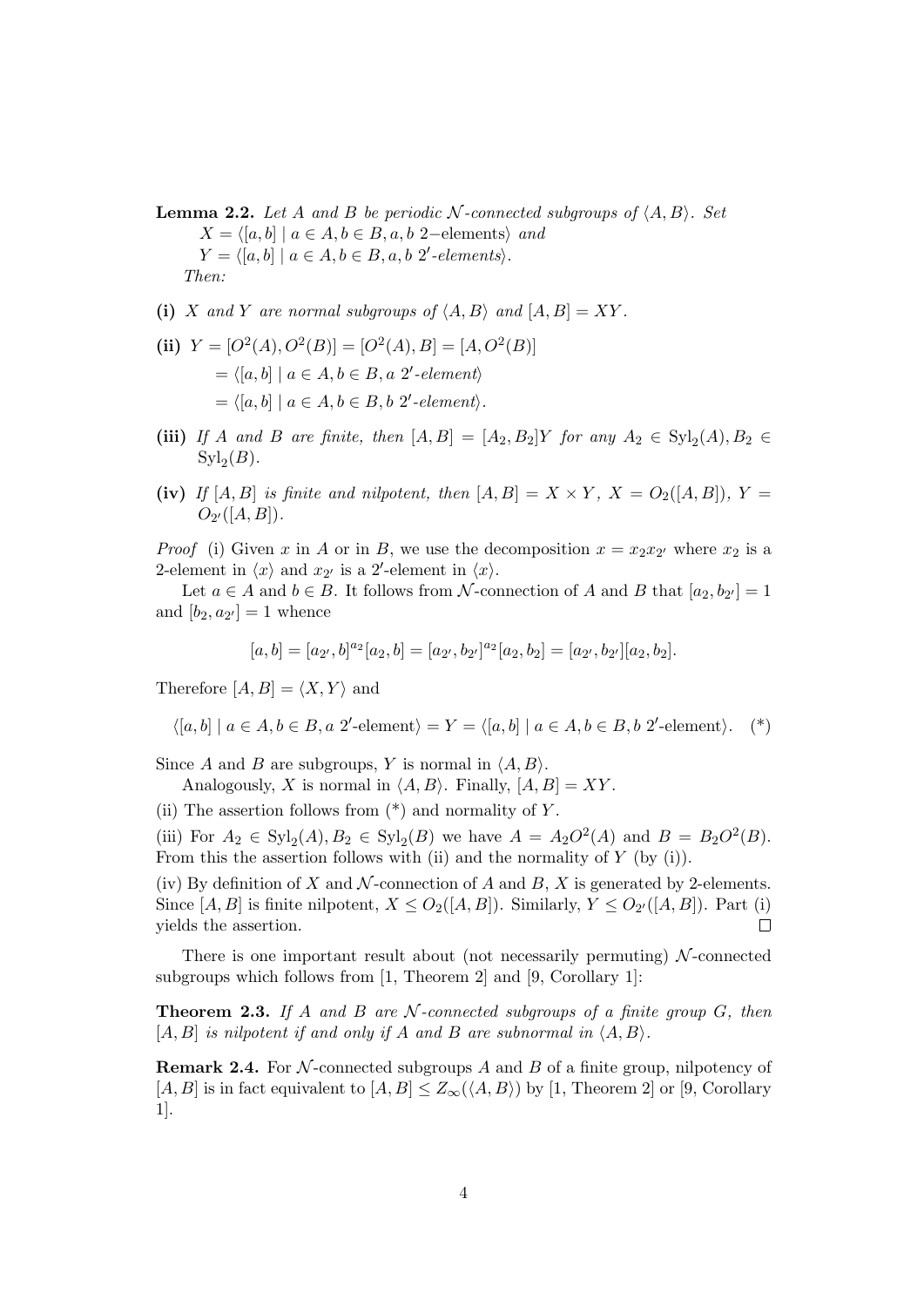#### **3** *N*2**-connected subgroups: commutator relations**

Let *A* and *B* be two  $\mathcal{N}_2$ -connected subgroups of a group. Since  $[a, b] \in Z(\langle a, b \rangle)$  for all  $a \in A$  and all  $b \in B$ , the following statements are clear (cf. [16, III, 1.3 a)]):

- 1.  $[a^n, b^m] = [a, b]^{nm}$  for all  $n, m \in \mathbb{Z}$ ;
- 2.  $\langle [a, b] \rangle = [\langle a \rangle, \langle b \rangle].$

We will use these facts repeatedly without further reference.

**Lemma 3.1.** *Let*  $G$  *be a group,*  $A$ *,*  $B$  *subgroups of*  $G$ *.* 

- **(i)** *The following properties are equivalent:*
	- **(a)** *A and B are N*2*-connected.*
	- **(b)**  $\langle a^B \rangle$  *and*  $\langle b^A \rangle$  *are abelian for all*  $a \in A$  *and*  $b \in B$ *.*
- (ii) Assume that A and B are  $\mathcal{N}_2$ -connected,  $a \in A$ ,  $\alpha \in A$ ,  $b \in B$ ,  $\beta \in B$ . Then:  $[a, b^{\beta}] = [a, b]^{\beta^2}$  *and*  $[a, b][a, \beta]$  *centralizes*  $b\beta$  *and*  $[\alpha, b][\alpha, \beta]$ .

*Proof* (i) That *A* and *B* are  $\mathcal{N}_2$ -connected is equivalent to the 2-Engel conditions  $[a, b, b] = [b, a, a] = 1$  for all  $a \in A$  and all  $b \in B$ . It is easy to see (cf. [16, III, 6.4]) that this is equivalent to  $[b^a, b] = [a^b, a] = 1$  for all  $a \in A$  and all  $b \in B$ . Clearly, this is equivalent to statement (b).

(ii) Since  $[a, \beta b] = [a, b][a, \beta]^b = ([a, b][a, \beta])^b$ , it follows that

$$
[a, b][a, \beta] = [a, \beta b]^{b^{-1}} = [a^{b^{-1}}, b\beta].
$$

By  $\mathcal{N}_2$ -connection  $\langle a^{b^{-1}}, b\beta \rangle = \langle a, (b\beta)^b \rangle^{b^{-1}} \in \mathcal{N}_2$ , whence  $[a, b][a, \beta] = [a^{b^{-1}}, b\beta]$ centralizes  $b\beta$ . Similarly,  $[\alpha, b][\alpha, \beta] = [\alpha, \beta b]^{b-1}$ . By (i), the subgroup  $\langle (\beta b)^A \rangle$  is abelian, whence  $[a, \beta b]$  centralizes  $[\alpha, \beta b]$  and thus  $[a, b][a, \beta]$  centralizes  $[\alpha, b][\alpha, \beta]$ . Since  $\langle a^B \rangle$  is abelian, we have  $[a, b][a, \beta] = [a, \beta][a, b] = [a, b\beta]^{\beta^{-1}}$ . Therefore

$$
[a, b\beta]^{\beta^{-1}} = [a, \beta b]^{b^{-1}}.
$$
\n<sup>(\*)</sup>

 $\Box$ 

Equation (\*) holds for all  $b \in B$  and all  $\beta \in B$  and thus

$$
[a,(\beta^{-1}b)\beta]^{\beta^{-1}} = [a,\beta(\beta^{-1}b)]^{(\beta^{-1}b)^{-1}} = [a,b]^{b^{-1}\beta} = [a,b]^{\beta}.
$$

Conjugating by  $\beta$ ,  $[a, b^{\beta}] = [a, b]^{\beta^2}$ .

In the following we prove various results about commutators of elements in  $\mathcal{N}_2$ connected subgroups. They constitute the core for the proofs of the structural results in the subsequent sections.

**Proposition 3.2.** *Let G be a group, A, B*  $\mathcal{N}_2$ -connected subgroups of *G*,  $a \in A$ *,*  $b \in B$ *. Then:* 

(i) [A, B] centralizes A' and B'. In particular [a, b] centralizes  $\langle a^A \rangle$  and  $\langle b^B \rangle$ .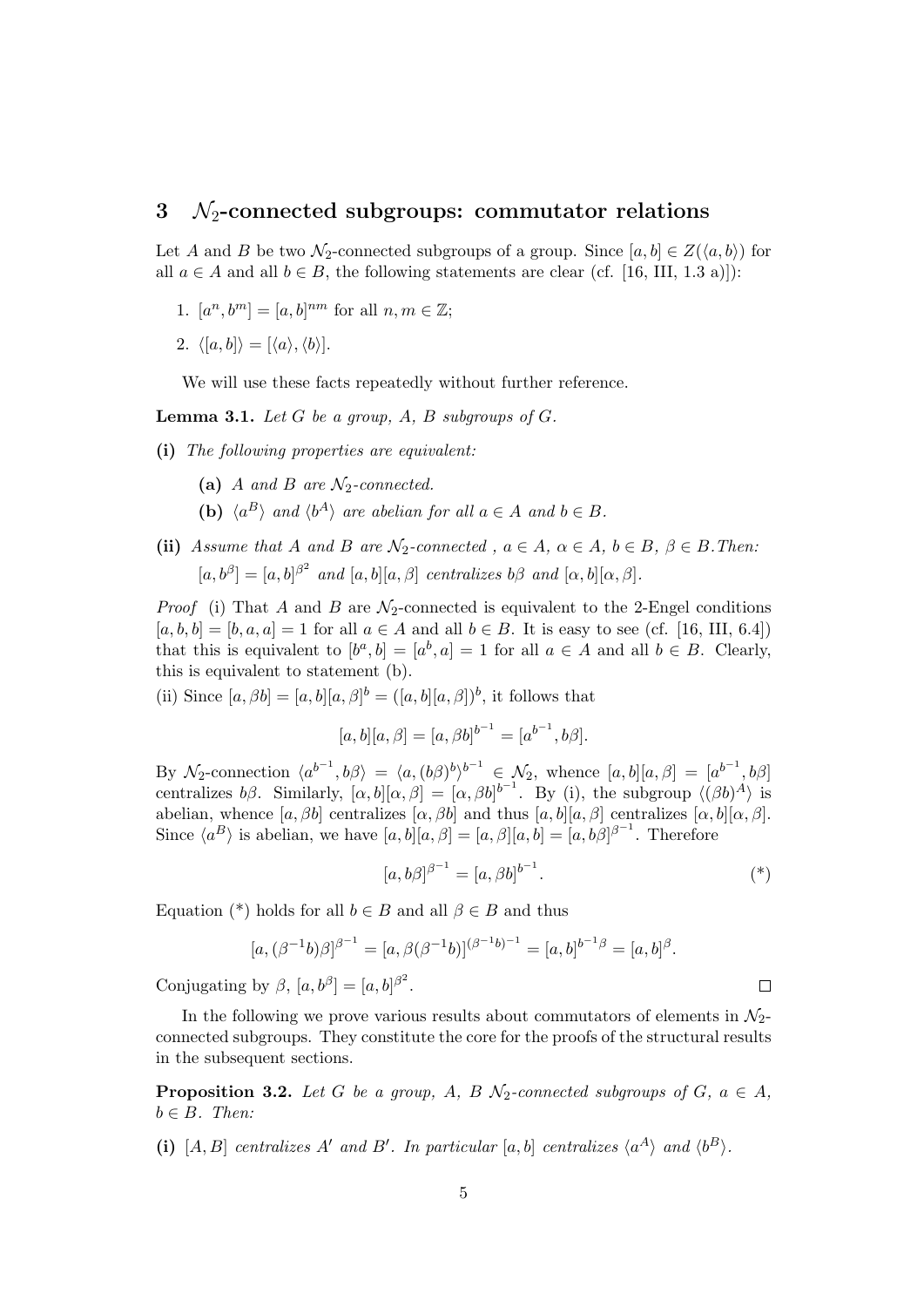(ii)  $\langle a^B \rangle$  *and B are*  $\mathcal{N}_2$ *-connected.* 

*Proof* (i) Let  $b_1 \in B$ ,  $b_2 \in B$  and note that  $[b_1, b_2] = (b_1^{-1})^2 (b_1 b_2^{-1})^2 b_2^2$ . By Lemma 3.1 (ii) we have  $[a, b]^{[b_1, b_2]} = [a, b^{(b_1 - 1)(b_1 b_2 - 1)}b_2] = [a, b]$ . Thus  $[A, B]$  centralizes *A'* and *B'*. In particular, [a, b] centralizes  $\langle a \rangle A'$  and  $\langle b \rangle B'$  and (i) follows.

(ii) Since  $\langle a^B \rangle$  is abelian,  $\langle a^B \rangle$  centralizes  $\langle [a^\beta, b] | \beta \in B \rangle$ . Therefore  $[\langle a^B \rangle, b] =$  $\langle [a^{\beta}, b] | \beta \in B \rangle$ . By Lemma 3.1 (ii), if  $\beta \in B$ , then  $[a, b^{\beta-1}] = [a, b]^{\beta-2}$  and conjugating by  $\beta$  we have  $[a^{\beta}, b] = [a, b]^{\beta-1}$ . Consequently,  $[\langle a^B \rangle, b] = \langle [a, b]^B \rangle$ centralizes *b* by (i) and centralizes  $\langle a^B \rangle$ , which proves (ii).

**Proposition 3.3.** *Let A and B be*  $\mathcal{N}_2$ *-connected subgroups of*  $\langle A, B \rangle$ *,*  $a, a_1, a_2 \in A$  $and b_1, b_2 \in B$ *. Then:* 

- (i)  $[a, b_2, b_1] = [a, b_1, b_2]^{-1} = [a, b_1^{-1}, b_2] = [a, b_1, b_2^{-1}] = [a^{-1}, b_1, b_2] = [b_1, a, b_2]$  $c$ *entralizes*  $\overline{a}$ *,*  $\overline{b}$ <sub>1</sub>  $\overline{a}$  $\overline{b}$  $\overline{b}$  $\overline{c}$ *).*
- (ii)  $[[a_1, b_1], [a_2, b_2]] = [[a_1, b_2], [a_2, b_1]] = [[a_1, b_1], [a_2, b_2]]^{-1}$  centralizes  $[a_1, b_1]$  and  $[a_2, b_2]$ .
- (iii)  $[a, b_1, b_2]^2 = [a, [b_1, b_2]] = [b_2, b_1, a]$ . If  $[a_2, b_2] \in B$ , then  $[a_2, b_2, b_1, a_1] = 1$ .

*The corresponding statements hold with the rˆoles of A and B interchanged.*

*Proof* Let  $x_1, x_2, y_1, y_2$  be elements of a group such that  $1 = [x_1, y_1] = [x_2, y_2] =$  $[x_1x_2, y_1y_2]$ . Then  $y_1y_2 = (y_1y_2)^{x_1x_2} = y_1^{x_1x_2}y_2^{x_1x_2} = y_1^{x_2}y_2^{x_2^{-1}x_1x_2}$  and thus

$$
[x_2, y_1] = [x_1^{x_2}, y_2^{-1}]. \tag{*}
$$

(i) By Lemma 3.1 (ii) we can take  $x_1 = [a, b_1], x_2 = [a, b_2], y_1 = b_1$  and  $y_2 =$  $b_2$ . By (\*) it follows that  $[a, b_2, b_1] = [[a, b_1]^{[a, b_2]}, b_2^{-1}] = [a, b_1, b_2^{-1}]$  since  $\langle a^B \rangle$  is abelian. By Proposition 3.2 (ii),  $\langle a^B \rangle$  and *B* are  $\mathcal{N}_2$ -connected, whence  $[a, b_1, b_2^{-1}] =$  $[a, b_1, b_2]^{-1} = [[a, b_1]^{-1}, b_2] = [a, b_1^{-1}, b_2] = [a^{-1}, b_1, b_2] = [b_1, a, b_2]$ . Now the last assertion is a consequence of the abelianness of  $\langle a^B \rangle$  and  $\mathcal{N}_2$ -connection of  $\langle a^B \rangle$  and *B*.

(ii) By Lemma 3.1 (i) and (ii) we can take  $x_1 = [a_1, b_2], x_2 = [a_1, b_1], y_1 = [a_2, b_2]$ and  $y_2 = [a_2, b_1]$ . By (\*) we have that  $[x_2, y_1] = [x_1^{x_2}, y_2^{-1}] = [x_1, y_2^{-1}]$ . Similarly  $[x_1, x_2] = 1 = [y_1, y_2] = [x_1y_1, x_2y_2]$  and therefore  $[y_1, x_2] = [x_1^{y_1}, y_2^{-1}] = [x_1, y_2^{-1}]$ . It follows that  $[x_2, y_1] = [x_1, y_2^{-1}] = [y_1, x_2] = [x_2, y_1]^{-1}$ . Consequently, since  $x_2$ centralizes  $x_1$  and  $y_2$ ,  $x_2$  centralizes  $[x_2, y_1]$ . Similarly,  $y_1$  centralizes  $[x_2, y_1]$  and  $y_2$ centralizes  $[x_1, y_2]^{-1}$ . Hence,  $[x_1, y_2] = [x_1, y_2]^{-1}^{-1} = [x_2, y_1]$  which proves part (ii). (iii) By  $\mathcal{N}_2$ -connection we have:

$$
[b_2, b_1, a] = [a, [b_2, b_1]^{-1}] = [a, [b_1, b_2]] = [a, b_1^{-1}b_1^{b_2}]
$$
  

$$
= [a, b_1^{b_2}][a, b_1^{-1}]^{(b_1^{b_2})} = [a, b_1^{b_2}][a, b_1]^{-1},
$$

since  $[a, b_1^{-1}] = [a, b_1]^{-1}$  centralizes  $\langle b_1^B \rangle$  by Proposition 3.2 (i). By Lemma 3.1 (ii),

$$
[a, b_1^{b_2}] = [a, b_1]^{b_2^{2}}
$$

*.*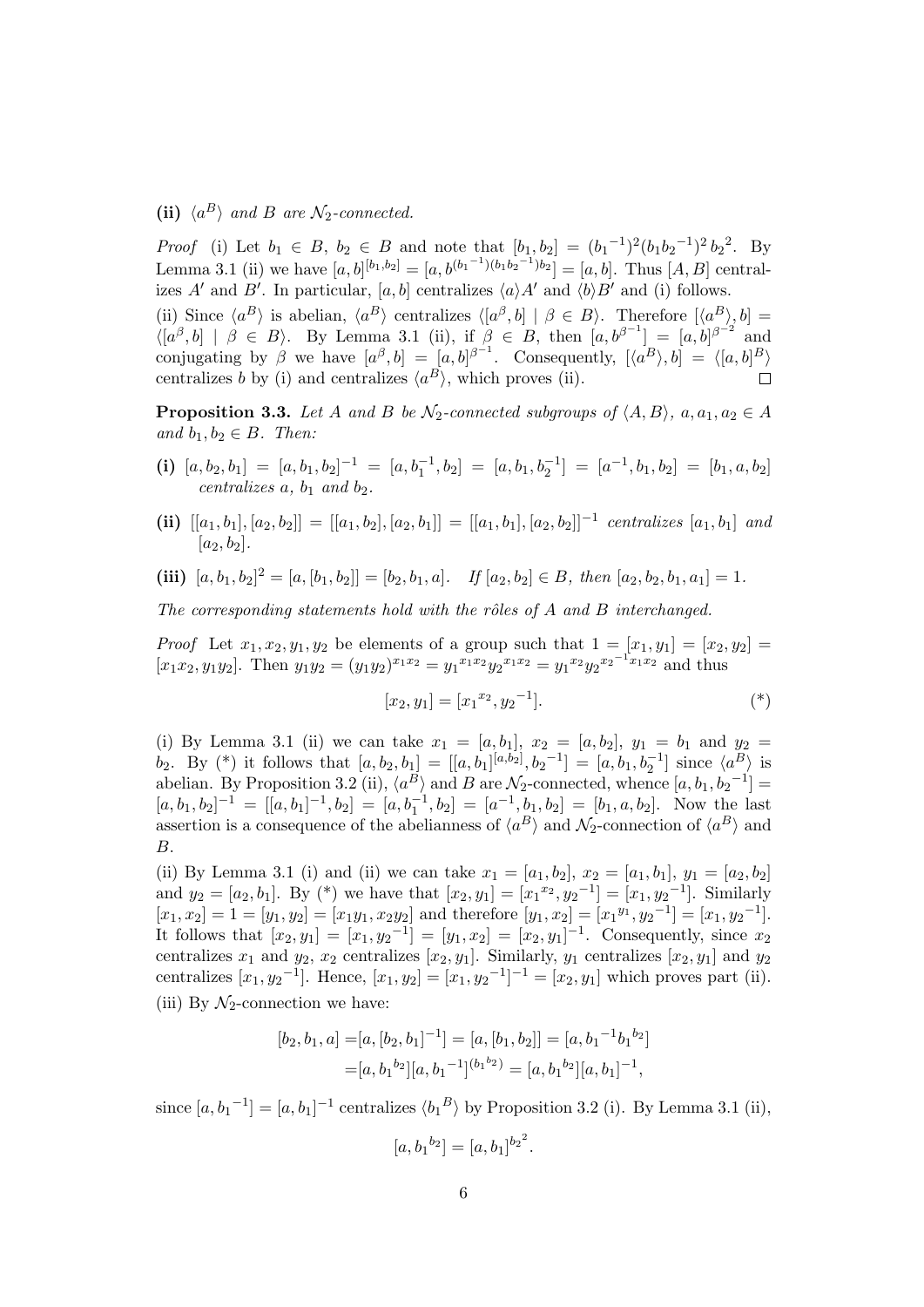Since  $\langle a^B \rangle$  is abelian, it follows that

 $[b_2, b_1, a] = [a, b_1]^{-1} [a, b_1]^{b_2} = [a, b_1, b_2] = [a, b_1, b_2]$ <sup>2</sup>

by  $\mathcal{N}_2$ -connection of  $\langle a^B \rangle$  and *B* (Proposition 3.2 (ii)). If  $[a_2, b_2] \in B$ , then

 $[a_2, b_2, b_1, a_1] = [a_1, b_1, [a_2, b_2]]^2 = 1$ 

by  $(ii)$ .

**Proposition 3.4.** *Let A and B be*  $\mathcal{N}_2$ -connected subgroups of  $\langle A, B \rangle$ ,  $m, n \in \mathbb{Z}$ ,  $n > 0$ *. Then for all*  $a \in A$  *and*  $b_1, \ldots, b_n \in B$  *the following hold:* 

(i) 
$$
[a^m, b_1, ..., b_n] = [[a, b_1, ..., b_i]^m, b_{i+1}, ..., b_n] =
$$
  
=  $[a, b_1, ..., b_{i-1}, b_i^m, b_{i+1}, ..., b_n] = [a, b_1, ..., b_n]^m$  for all  $i = 1, ..., n$ .

(ii) If  $n \geq 3$ *, then*  $[a, b_1, \ldots, b_n]^2 = 1$ *.* 

(iii) If 
$$
n \ge 3
$$
, then  $[a, b_1, \ldots, b_n] = [a, b_{\sigma(1)}, \ldots, b_{\sigma(n)}]$  for all  $\sigma \in \text{Sym}(n)$ .

(iv) If  $n \geq 2$  and  $\langle b_i \rangle \leq \langle b_j \rangle$  for some  $i \neq j$ , then  $[a, b_1, \ldots, b_n] = 1$ .

*The corresponding statements hold with the rˆoles of A and B interchanged.*

*Proof* (i) This follows from repeated use of  $\mathcal{N}_2$ -connection of  $\langle a^B \rangle$  and *B* (Proposition  $3.2$  (ii)).

(ii) Let  $n \geq 3$ . By Proposition 3.3 (iii) and  $\mathcal{N}_2$ -connection of  $\langle a^B \rangle$  and *B* we have  $[a, b_1, \ldots, b_n]^2 = [a, b_1, \ldots, b_{n-2}, [b_{n-1}, b_n]] = 1$  since  $[A, B]$  centralizes *B'* (Proposition 3.2 (i)).

(iii) Let  $n \geq 3$ . Since the transpositions  $(1, 2), (2, 3), \ldots, (n-1, n)$  generate Sym $(n)$ , we may assume that  $\sigma = (i, i + 1), i = 1, \ldots, n - 1$ . By (i) and Proposition 3.3 (i) we have  $[a, b_1, \ldots, b_n]^{-1} = [a, b_{\sigma(1)}, \ldots, b_{\sigma(n)}]$  and the result follows from (ii).

(iv) If  $n = 2$ , then this follows from  $\mathcal{N}_2$ -connection.

If  $n \geq 3$ , choose a permutation  $\sigma$  such that  $\sigma(i) = 1$  and  $\sigma(j) = 2$ . Then by (iii) and case  $n = 2, [a, b_1, \ldots, b_n] = [a, b_i, b_j, \ldots, b_n] = 1.$  $\Box$ 

**Corollary 3.5.** *Let A and B be*  $\mathcal{N}_2$ -connected subgroups of  $\langle A, B \rangle$ ,  $x \in A \cap B$ ,  $a \in A, b \in B$ *. Then:* 

$$
[x, a, b] = [a, b, x] = [b, x, a] = [x, b, a]^{-1} = [b, a, x]^{-1} = [a, x, b]^{-1} \in Z(\langle A, B \rangle),
$$

*and*  $[x, a, b]^3 = 1$ *.* 

*Proof* Since  $x \in A$ , Proposition 3.3 (iii) yields (with rôles of *A* and *B* interchanged)  $[b, a, x]^2 = [x, a, b]$ . As  $x \in B$ ,  $[x, a, b] = [a, x^{-1}, b] = [a, x, b]^{-1}$  and Proposition 3.3 (i) yields  $[x, a, b] = [a, b, x] = [b, a, x]^{-1}$ . Hence  $[x, a, b]^{3} = [b, a, x]^{-3} = 1$ . Moreover,  $[x, b, a]^{-1} = [b, x, a] = [b, a, x]^{-1}$  since  $x \in A$ . Finally, we prove that  $[b, x, a] \in Z(\langle A, B \rangle)$ :

Let  $\alpha \in A$  and  $\beta \in B$ . We have  $[b, x, a, \alpha]^3 = [[b, x, a]^3, \alpha] = 1$ . By Proposition 3.4 (ii),  $[b, x, a, \alpha]^2 = 1$ , whence  $[b, x, a, \alpha] = 1$ . Since  $[b, x, a] = [a, b, x]$ , a similar argument shows that  $[b, x, a, \beta] = 1$ . Thus  $[b, x, a] \in Z(\langle A, B \rangle)$ .  $\Box$ 

 $\Box$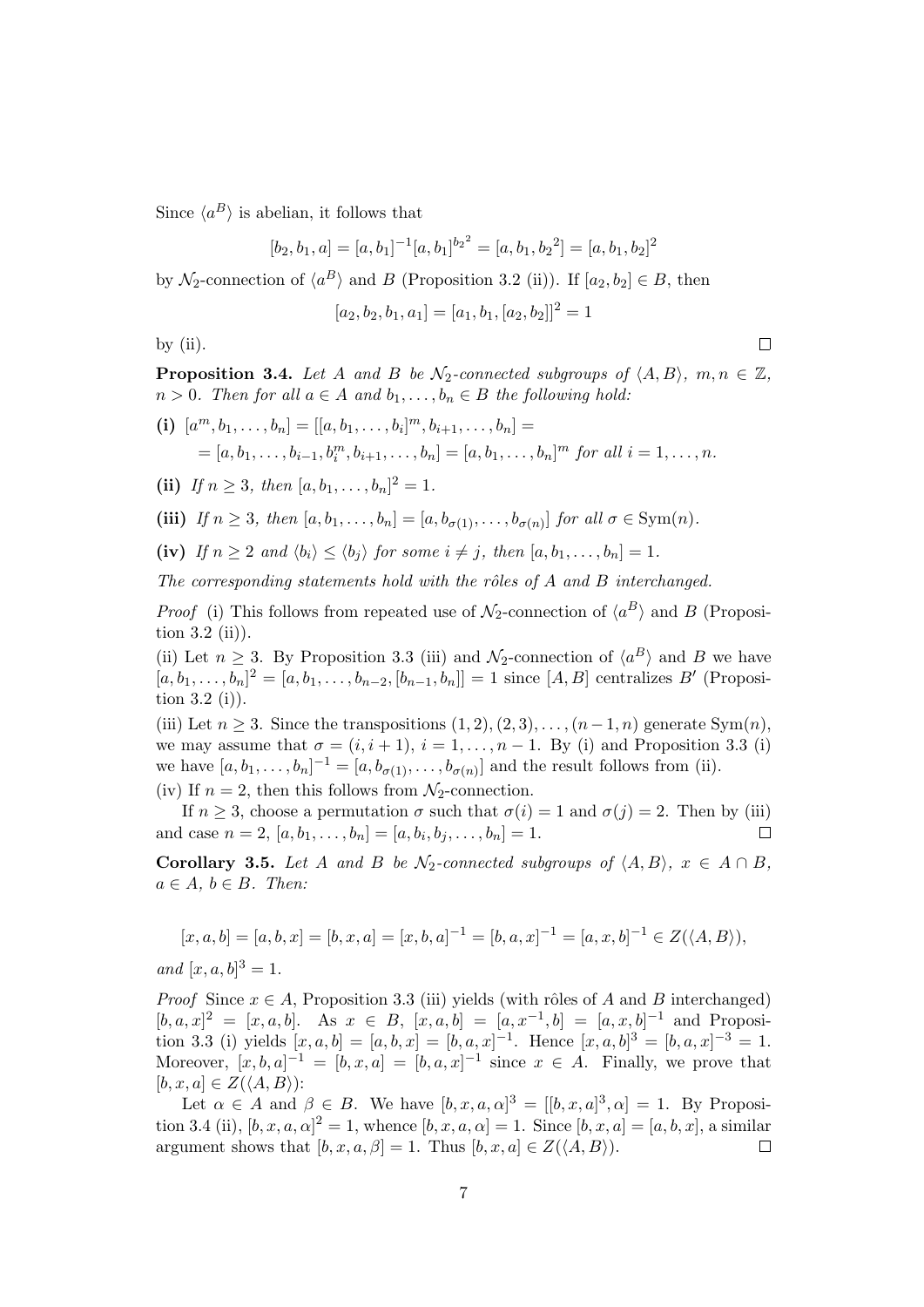**Remark 3.6.** We note that some of the arguments in this section have been used frequently before by different authors in investigations on 2-Engel-elements or generalizations thereof. Also some special cases of the results above have been obtained (usually when at least one of the subgroups *A* or *B* is the whole group). We just mention the classical papers of Hopkins [15] and Levi [19] (see also [16, III.6]) and the papers [12], [13] of Gruenberg and [17], [18] of W. Kappe.

### **4 Structure and embedding of** [*A, B*]

Since  $\langle A, B \rangle = AB[A, B]$ , it is necessary to investigate properties of  $[A, B]$  for  $\mathcal{N}_2$ connected subgroups *A* and *B* in order to obtain information about  $\langle A, B \rangle$ . This is the aim of this section. We first consider the subgroup  $[A^2, B]$  of  $[A, B]$ .

**Theorem 4.1.** Let *A* and *B* be  $\mathcal{N}_2$ -connected subgroups of  $\langle A, B \rangle$ . Then:

(i) 
$$
[A^2, B] = \langle [a^2, b] | a \in A, b \in B \rangle = \langle [a, b]^2 | a \in A, b \in B \rangle
$$
  
=  $\langle [a, b^2] | a \in A, b \in B \rangle = [A, B^2].$ 

- (ii)  $[A^2, B] \leq Z([A, B]).$
- (iii)  $[A^2, B] \leq \langle A, B \rangle$ *.*

*Proof* Let  $a_1, a \in A$  and  $b_1, b \in B$ . Proposition 3.3 (ii) implies that  $1 = [[a_1, b_1], [a, b]]^2$  $[[a_1, b_1], [a, b]^2]$ , that is,  $[a, b]^2 = [a^2, b] = [a, b^2] \in Z([A, B])$  for all  $a \in A, b \in B$ .

Since  $\langle [a^2, b] | a \in A, b \in B \rangle = \langle [a, b^2] | a \in A, b \in B \rangle$ , we deduce from Lemma 2.1 that this subgroup is *A*-invariant and *B*-invariant and

$$
[A^2, B] = \langle \langle [a^2, b] \mid a \in A, b \in B \rangle^{A^2} \rangle = \langle [a^2, b] \mid a \in A, b \in B \rangle
$$
  
=  $\langle [a, b^2] \mid a \in A, b \in B \rangle = \langle \langle [a, b^2] \mid a \in A, b \in B \rangle^{B^2} \rangle = [A, B^2].$ 

**Corollary 4.2.** Let *A* and *B* be periodic  $\mathcal{N}_2$ -connected subgroups of  $\langle A, B \rangle$ . Let  $Y = \langle [a, b] | a \in A, b \in B, a, b \n2'$ -elements $\rangle$  *as in Lemma 2.2. Then:* 

(i)  $Y = [O^2(A), O^2(B)] = [O^2(A), B] = [A, O^2(B)] \leq Z([A, B]).$ *In particular, if A and B are finite,*  $A_2 \in \text{Syl}_2(A)$ ,  $B_2 \in \text{Syl}_2(B)$ , *then* 

$$
[A, B] = [A_2, B_2] \cdot Z([A, B]).
$$

(ii) *If*  $[A, B]$  *is finite and nilpotent, then*  $Y = O_{2'}([A, B]) = O_{2'}(Z([A, B])).$ 

*Proof* (i) Since  $O^2(A) \leq A^2$ , this follows from Lemma 2.2 (ii) and Theorem 4.1 (ii). Now the second assertion is a consequence of Lemma 2.2 (iii).

(ii) This follows from (i) and Lemma 2.2 (iv).

 $\Box$ 

 $\Box$ 

**Corollary 4.3.** Let *A* and *B* be  $\mathcal{N}_2$ -connected subgroups of  $\langle A, B \rangle$ . Suppose that  $A^2 = A$  *or*  $B^2 = B$  *or that*  $[A, B]'$  *contains no element of order 2. Then* [*A, B*] *is abelian.*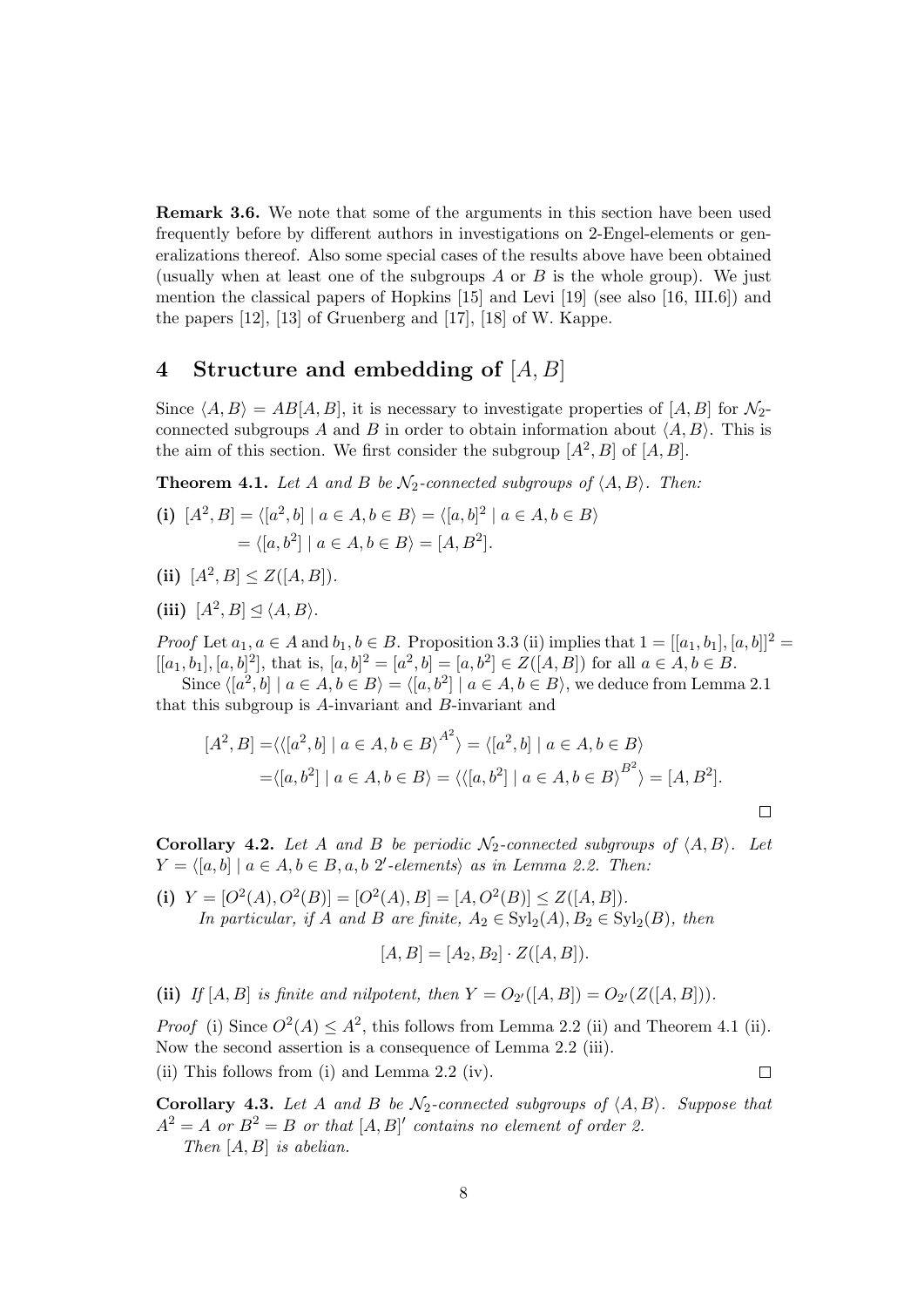*Proof* If  $A^2 = A$  or  $B^2 = B$ , the assertion follows from Theorem 4.1 (i) and (ii). If [*A, B*]<sup> $\prime$ </sup> contains no element of order 2, Proposition 3.3 (ii) yields the assertion.  $\Box$ 

**Remark 4.4.** a) In connection with Theorem 4.1 (i) we note that for  $\mathcal{N}_2$ -connected subgroups *A* and *B* in general

$$
[A, B]^2 \neq \langle [a, b]^2 \mid a \in A, b \in B \rangle = [A^2, B] = [A, B^2].
$$

In Section 7, Example 7.1 we present a finite 2-group  $G = AB$ , A and  $B\mathcal{N}_2$ connected, where  $[A^2, B] = 1$  but  $[A, B]^2 \neq 1$ .

b) The same example also shows that for *A* and *B*  $\mathcal{N}_2$ -connected,  $[A, B]$  need not be abelian (cf. Corollary 4.3). In this example even one of the factors can be chosen to be normal. In contrast, if a group is the product of two  $\mathcal{N}_2$ -connected normal subgroups  $A, B$ , then we will show in Section 6 that  $[A, B]$  is abelian (Theorem 6.1 (i)).

c) The example mentioned before has the property that [*A, B*] has nilpotency class 2. In Section 7 we will construct a series of finite 2-groups (Example 7.2) generated by  $\mathcal{N}_2$ -connected subgroups *A* and *B* such that  $[A, B]$  has arbitrarily high derived length.

d) With regard to the hypotheses in Corollary 4.3 we note that if *A* is finite and *A* and *B* are  $\mathcal{N}_2$ -connected,  $A = A^2$  implies that  $[A, B]$  contains no element of order 2:

For, if  $A = A^2$  is finite, then  $A = O^2(A)$  is generated by elements of odd order. Hence every element in [*A, B*] can be written as a product of conjugates of commutators of the form [*a, b*] where  $a \in A$ ,  $b \in B$  and *a* has odd order. By  $\mathcal{N}_2$ connection, each such commutator has odd order. Since  $A = A^2$ ,  $[A, B]$  is abelian by Corollary 4.3. Thus every element in [*A, B*] has odd order.

The next result gives information about the structure of  $[A, B]/\Gamma^\infty([A, B])$  for *N*2-connected subgroups *A, B*.

**Proposition 4.5.** *Let A and B be*  $\mathcal{N}_2$ *-connected subgroups of*  $\langle A, B \rangle$ *. Then:* 

- (i)  $[A, B]/[A, B]'Z([A, B])$  *is an elementary abelian 2-group.*
- (ii)  $\Gamma^{n}([A, B]^{\prime})/\Gamma^{n+1}([A, B]^{\prime})$  *is an elementary abelian 2-group for all*  $n \geq 1$ *. In particular, the residually nilpotent group*  $[A, B]' / \Gamma^{\infty}([A, B]')$  *is residually a 2-group.*
- **(iii)** If  $[A, B]$  is finite, then  $[A, B]^N = ([A, B]^{\prime})^N$  and  $[A, B]/[A, B]^N Z([A, B])$  is a *2-group.*

*Proof* (i) This follows from Theorem 4.1 (i) and (ii).

(ii) By Lemma 2.1, the subgroup  $[A, B]'$  is generated by all  $[[a_1, b_1], [a_2, b_2]]^c$  with  $a_1, a_2 \in A$ ,  $b_1, b_2 \in B$  and  $c \in [A, B]$ . These generators all have order at most 2 by Proposition 3.3 (ii). Hence  $[A, B]'/[A, B]''$  is an elementary abelian 2-group. The assertion follows now from [16, III, 2.13 b)].

(iii) Since  $[A, B]/([A, B])^N Z([A, B])$  is a 2-group by (i) and (ii),  $[A, B]/([A, B])^N \in$ *N* whence  $[A, B]^N \leq ([A, B]^{\prime})^N$ . The reverse inclusion being clear, (iii) follows.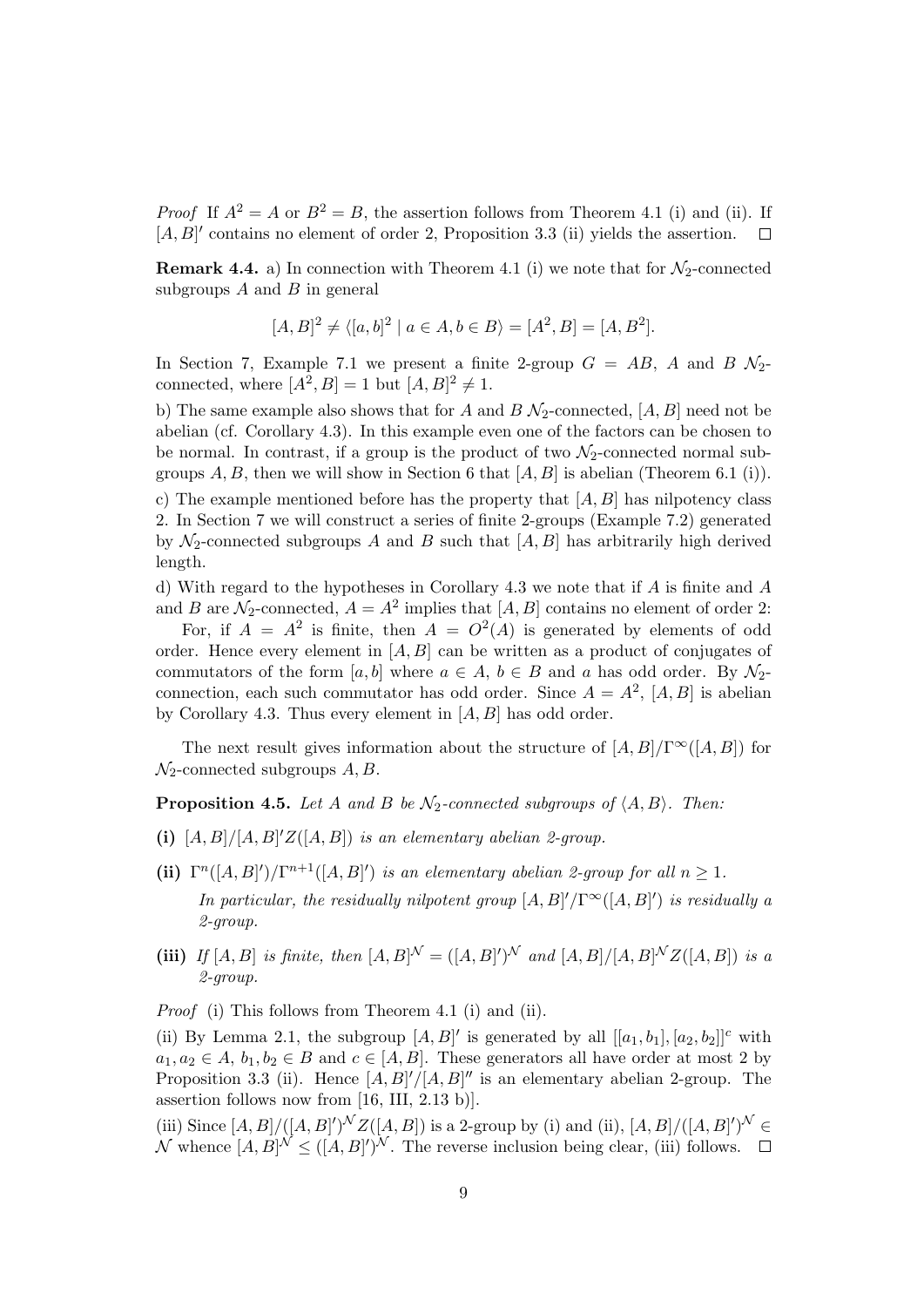**Corollary 4.6.** *Let A and B be*  $\mathcal{N}_2$ -connected subgroups of  $\langle A, B \rangle$ . If  $[A, B]$  is finite *and* [*A, B*] *′ is nilpotent, then* [*A, B*] *is nilpotent.*

 $\Box$ 

*Proof* This follows from Proposition 4.5 (iii).

**Remark 4.7.** If  $G = AB$  is finite with *N*-connected subgroups *A* and *B*, then [*A, B*] is nilpotent; even more,  $[A, B] \leq Z_{\infty}(G)$  ([1, Theorem 2] or [14, Proposition 1(8)]). This need not be the case anymore if *A* and *B* do not permute. In fact, there is a finite group  $\langle A, B \rangle$  with  $\mathcal{N}_3$ -connected subgroups *A* and *B* such that  $[A, B]$  is not nilpotent ([1, Example], [14, Example]).

For *N*2-connected (not necessarily permuting) subgroups *A*, *B*, Corollaries 4.3, 4.6 show nilpotency (or even abelianness) of [*A, B*] in special situations.

However, for infinite  $\mathcal{N}_2$ -connected subgroups *A* and *B*,  $[A, B]$  need not be nilpotent. This follows from Example 7.2 in Section 7 where we construct finite 2-groups  $G_i = \langle A_i, B_i \rangle$  with  $\mathcal{N}_2$ -connected subgroups  $A_i$  and  $B_i$  such that  $[A_i, B_i]$  is nilpotent of class at least  $2^{i-1}$ ,  $i \in \mathbb{N}$ . Taking *G* to be the direct product of the  $G_i$ , *A* the direct product of the  $A_i$  and  $B$  analogously, then  $G = \langle A, B \rangle$ ,  $A$  and  $B$  are  $\mathcal{N}_2$ -connected, but [*A, B*] is not nilpotent (albeit residually nilpotent and hypercentral).

But even if A and B are finite  $\mathcal{N}_2$ -connected subgroups,  $[A, B]$  need not be nilpotent: In yet unpublished work, R. Dark constructed an example of a group generated by two  $\mathcal{N}_2$ -connected elementary abelian groups of order 4 such that [*A, B*] is not finite. In particular, [*A, B*] is not nilpotent (since [*A, B*] is generated by a finite number of elements of finite order and nilpotent groups with this property are finite (cf. [21, 5.2.6])).

R. Dark also constructed an example of a finite group  $\langle A, B \rangle$  with  $\mathcal{N}_2$ -connected elementary abelian subgroups of order 4 where [*A, B*] is not nilpotent.

In the following we prove a series of results on the embedding of  $[A, B]$  in  $\langle A, B \rangle$ for  $\mathcal{N}_2$ -connected subgroups *A* and *B*. They yield rather precise insight into the structure of groups generated by  $\mathcal{N}_2$ -connected subgroups. We obtain results showing that [*A, B*], if not nilpotent, is not too far from being nilpotent. For instance, Proposition 3.2 (i) and Theorem 4.8 (i),(ii) say that [*A, B*] centralizes *A′* and *B′* ,  $[A', B']$  is contained in  $Z(\langle A, B \rangle)$ , and  $[A, B]'$  centralizes  $A^2$  and  $B^2$ .

**Theorem 4.8.** Let *A* and *B* be  $\mathcal{N}_2$ -connected subgroups of  $G = \langle A, B \rangle$ . Then:

- (i)  $[A, B'] = [A, B^2, B] = [A^2, B, B] = [A, B, B^2] = \langle [a, b_1, b_2]^2 \mid a \in A, b_1, b_2 \in B \rangle$ *centralizes*  $B[A, B]$ *. The corresponding statements hold with the rôles of*  $A$ and *B* interchanged. In particular,  $[A, B']$  is normal in *G* and  $[A', B'] \leq$  $[A, B'] \cap [A', B] \leq Z(G)$ *.*
- (ii)  $[A, \Gamma^3(B)] = 1 = [B, \Gamma^3(A)]$  *and*  $[A, B]'$  *centralizes*  $A^2$  *and*  $B^2$ *.*
- (iii)  $[B', A, A] = [A, B^2, B, A] = [A, B^2, A, B] = [A', B, B] \leq Z(G)$ *.*
- (iv)  $[A, B'] [B, A'] \le Z_2(G)$  *and*  $[A, B^2] \le Z_3(G)$ *.*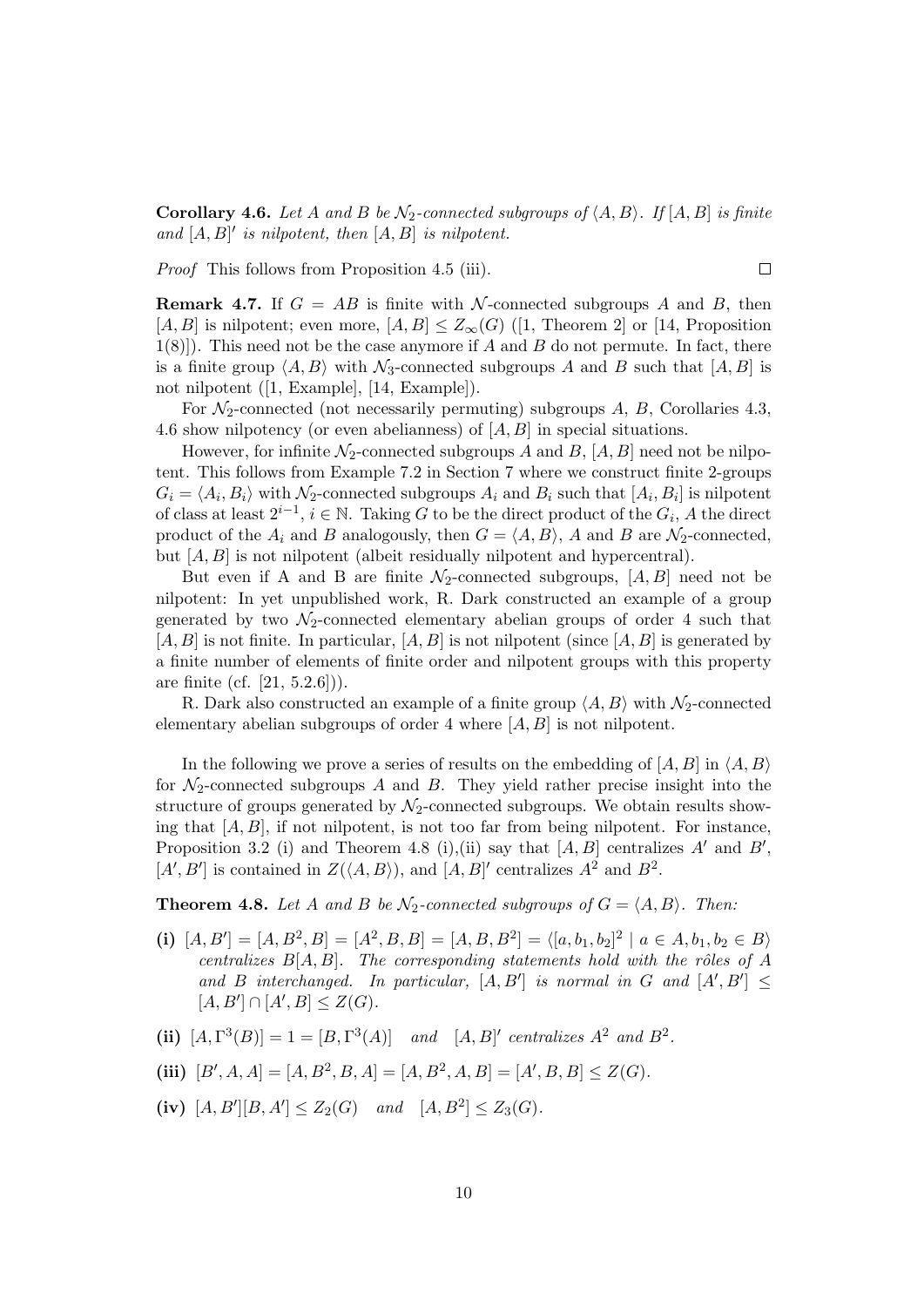*Proof* (i) Let  $a \in A$  and  $b, b_1, b_2 \in B$ . By Proposition 3.3 (iii) and Proposition 3.4 (i) and (ii), it follows that  $[a, [b_1, b_2]] = [a, b_1, b_2]^2 = [[a, b_1]^2, b_2] = [a, b_1, b_2^2]$ and  $[[a, b_1, b_2]^2, b] = [a, b_1, b_2, b]^2 = 1$ . We set  $H = \langle [a, b_1, b_2]^2 \mid a \in A, b_1, b_2 \in B \rangle$ . By Theorem 4.1 we have that  $[A^2, B] = \langle [a, b]^2 \mid a \in A, b \in B \rangle = [A, B^2]$  is a normal subgroup of *G* and centralizes  $[A, B]$ . Therefore *H* centralizes  $B[A, B]$ . Moreover, using Lemma 2.1 (i), it follows that  $[A, B'] = \langle H^{B'} \rangle = H$ ,  $[A^2, B, B] = [A, B^2, B] =$  $\langle H^{[A,B^2]} \rangle = H$  and  $[A, B, B^2] = \langle H^{[A,B]B^2} \rangle = H$ . In particular, we have that  $[A, B']$  is normal in *G* and centralizes *B*. Similarly  $[B, A']$  centralizes *A*, whence  $[A', B'] \leq Z(G).$ 

(ii) Since  $[A, B', B] = 1$  by (i) and  $[B, A, B'] = 1$  by Proposition 3.2 (i), the Three Subgroups Lemma yields  $[B', B, A] = 1$ . Similarly,  $[A', A, B] = 1$ . Furthermore, by  $(i), [B^2, [A, B], [A, B]] = [A, B, B^2, [A, B]] = [A, B', [A, B]] = 1$  and part (ii) follows. (iii) By Theorem 4.1 we have that  $[A^2, B] = [A, B^2]$  is a normal subgroup of *G* and centralizes  $[A, B]$ . Using Lemma 2.1 (ii), it follows that  $[A, B^2, B, A] = [A, B^2, A, B]$ .

Since  $[A, B^2, B]$  is A-invariant,  $[A, B^2, B, A]$  centralizes *B* by (i). Analogously,  $[A, B^2, A, B] = [B, A^2, A, B]$  centralizes *A*. Hence,  $[A, B^2, A, B] \leq Z(G)$ . The remaining statements follow from (i).

(iv) By (i) and (iii),  $[A, B', G] = [A, B', B[A, B]A] = [A, B', A] = [B', A, A] \leq Z(G)$ and similarly  $[B, A', G] \leq Z(G)$ . By Theorem 4.1 (ii) and parts (i) and (iii),  $[A, B^2, G] = [A, B^2, A][A, B^2, B] = [B, A'][A, B'] \le Z_2(G)$  and part (iv) follows.

**Corollary 4.9.** *Let A and B be*  $\mathcal{N}_2$ *-connected subgroups of*  $G = \langle A, B \rangle$ *. Then:* 

**(i)**  $[A, G, G] = \Gamma^3(A)[A', B][A, B, G], [A, G, G, G] = \Gamma^4(A)[A', B, B][A, B, G, G],$ *and*

$$
[A, G, \stackrel{(n)}{\ldots}, G] = \Gamma^{n+1}(A)[A, B, G, \stackrel{(n-1)}{\ldots}, G] \text{ for all } n \ge 4.
$$

(ii)  $G'' = A''B''[A, B]'[A', B']$  and  $G^{(n)} = A^{(n)}B^{(n)}[A, B]^{(n-1)}$  for all  $n \geq 3$ .

*Proof* (i) Note that  $[A, G] = A' [A, B]$  and  $[A, G, G] = [A', G][A, B, G]$ . The first equation and the second one follow from the fact that [*A, B*] centralizes *A′* and Theorem 4.8 (i) and (ii). Using Theorem 4.8 (iii) and induction, the last part follows.

(ii) This follows by the same arguments as in the proof of (i).

 $\Box$ 

**Theorem 4.10.** Let *A* and *B* be  $\mathcal{N}_2$ -connected subgroups of  $G = \langle A, B \rangle$ . Assume *that* [*A, B*] *contains no element of order* 2*. Then:*

(i) If, in addition,  $[A, B]$  is periodic, then  $[A, B'] = [A, B, B]$  and  $[A', B] = [A, B, A]$ .

(ii)  $[A, B, B, B] = [A, B, A, A] = 1.$ 

(iii)  $[A, B, A, B] = [A, B, B, A]$ *. If, in addition,*  $[A, B]$  *is periodic, then* 

$$
[A^2, B, B, A] = [A, B, B, A] = [A, B, A, B] = [A^2, B, A, B].
$$

(iv)  $[A, B] \leq Z_3(G)$ .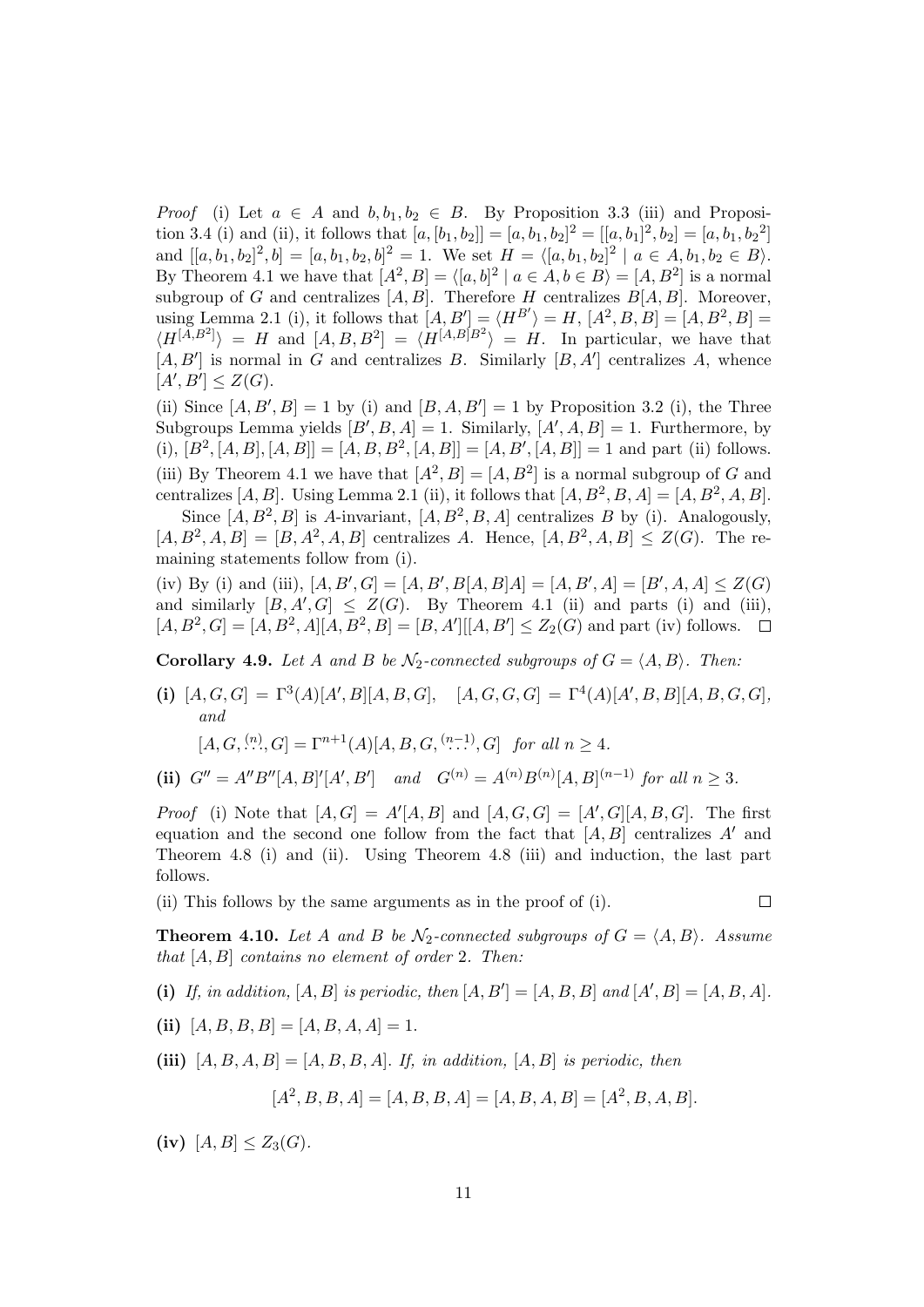*Proof* We notice first that if  $[A, B]$  has no element of order 2, then  $[A, B]$  is abelian by Corollary 4.3. Thus, Lemma 2.1 (i) yields

$$
[A, B, B] = \langle [a, b_1, b_2] | a \in A, b_1, b_2 \in B \rangle
$$
 and

 $[A, B, B, B] = \langle [a, b_1, b_2, b_3] | a \in A, b_1, b_2, b_3 \in B \rangle.$ 

(i) By Theorem 4.8 (i),  $[A, B'] = \langle [a, b_1, b_2]^2 \mid a \in A, b_1, b_2 \in B \rangle$ . Since by hypothesis  $[a, b_1, b_2]$  has odd order,  $\langle [a, b_1, b_2] \rangle = \langle [a, b_1, b_2]^2 \rangle$ , and the assertion follows.

(ii) By Proposition 3.4 (ii), each generator  $[a, b_1, b_2, b_3]$  of  $[A, B, B, B]$  has order 1 or 2. By hypothesis,  $[A, B, B, B] = 1$ .

(iii) The first part follows from Lemma 2.1 (ii) using the fact that [*A, B*] is abelian. The second part follows from (i) and Theorem 4.8 (i).

(iv) We have to show  $[A, B, W_1, W_2, W_3] = 1$  for all choices  $W_i \in \{A, B\}, i = 1, 2, 3$ . If  $W_1 = W_2$ , then  $[A, B, W_1, W_2, W_3] = 1$  by (ii). If  $W_1 \neq W_2$ , we may assume that  $W_2 = W_3$  by (iii). Then  $[A, B, W_1, W_2, W_3] \leq [A, B, W_2, W_3] = 1$  by (ii).  $\Box$ 

**Corollary 4.11.** *Assume that A and B are*  $\mathcal{N}_2$ -connected subgroups of  $G = \langle A, B \rangle$ *and that* [*A, B*] *has no element of order* 2*. Then:*

 $\Gamma^{3}(G) = \Gamma^{3}(A)\Gamma^{3}(B)[A, B, A][A, B, B], \quad \Gamma^{4}(G) = \Gamma^{4}(A)\Gamma^{4}(B)[A, B, A, B],$  and  $\Gamma^n(G) = \Gamma^n(A)\Gamma^n(B)$  *for all*  $n \geq 5$ *.* 

*Proof* Clearly,  $G' = A'B'[A, B]$ . By Corollary 4.3 and Proposition 3.2 (i), [A, B] is abelian and centralizes  $A'$  and  $B'$ . Using this and the fact that  $[A', B] \leq [A, B, A]$ (Theorem 4.8 (i)), the first equation follows.

By the same reasoning and additionally using Theorem 4.10 (ii) and (iii), the second equation follows.

By Theorem 4.10 (iv),  $[A, B, A, B] \leq Z(G)$  which yields the final assertion.  $\Box$ 

**Corollary 4.12.** *Assume that A and B are*  $N_2$ -connected subgroups of  $G = \langle A, B \rangle$ *and that* [*A, B*] *has no element of order* 2*. Then:*

**(i)** *If A and B are nilpotent of class at most* 3*, then G is nilpotent of class at most* 4*.*

*If A* and *B* are nilpotent of class at most  $n \geq 4$ , then *G* is nilpotent of class *at most n.*

**(ii)** *If A and B are abelian, then G is metabelian.*

*If A and B are metabelian, then G is central-by-metabelian.*

*If A* and *B* are soluble of derived length at most  $n \geq 3$ , then *G* is soluble of *derived length at most n.*

*Proof* Using the fact that  $[A, B]$  is abelian (Corollary 4.3) and that both  $[A, B, A, B]$ and  $[A', B']$  are contained in the center of  $G$  (Theorem 4.10 (iv) and Theorem 4.8 (i)), the assertions follow from Corollary 4.11 and Corollary 4.9 (ii), respectively.  $\Box$ 

**Remark 4.13.** a) In connection with Theorem 4.10 (i) we remark that the hypothesis that [*A, B*] contains no elements of order 2 cannot be avoided. Example 7.1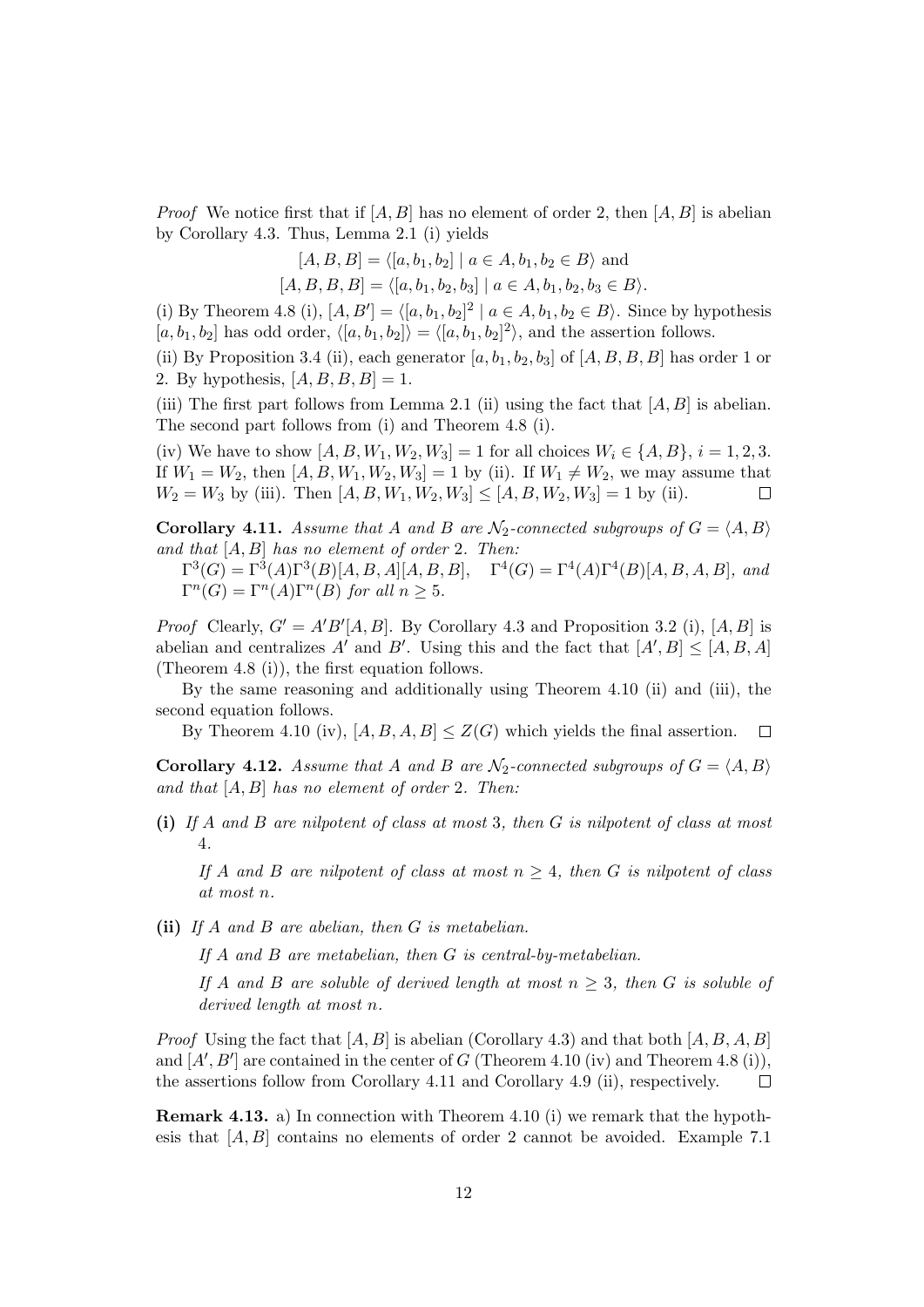in Section 7 presents a finite 2-group with  $\mathcal{N}_2$ -connected subgroups  $A, B$  satisfying  $[A', B] = 1$  and  $[A, B, A] \neq 1$ .

b) Theorems 4.8 (i) and 4.10 (ii) cannot be improved to  $[A, B'] = [A^2, B, B] = 1$  (or  $[A, B, B] = 1$  in the case when  $[A, B]$  contains no element of order 2) as is shown in Example 7.3 of Section 7. Here, for any odd prime  $p$ , a finite  $p$ -group  $G = AB$ with  $\mathcal{N}_2$ -connected subgroups *A* and *B* is constructed such that  $[A, B, B] \neq 1$ . In this example  $[A, B, A] = 1$ . However, with a simple extension it is also possible to obtain a *p*-group example with  $[A, B, A] \neq 1$  and  $[A, B, B] \neq 1$ : Take two copies  $G_1$ and  $G_2$  of the group *G* above. Setting  $\tilde{G} = G_1 \times G_2$ ,  $\tilde{A} = A_1 \times B_2$  and  $\tilde{B} = B_1 \times A_2$ ,  $\tilde{A}$  and  $\tilde{B}$  are  $\mathcal{N}_2$ -connected,  $[\tilde{A}, \tilde{B}, \tilde{A}] \neq 1$  and  $[\tilde{A}, \tilde{B}, \tilde{B}] \neq 1$ .

c) In Theorem 4.10 (ii) and (iv), the hypothesis that [*A, B*] contains no element of order 2 cannot be omitted. Given  $n \in \mathbb{N}$ , we present a simple example (already contained in [13]) of a finite 2-group  $G = AB$  with  $\mathcal{N}_2$ -connected subgroups  $A, B$ such that  $[[A, B], A, \ldots, A] \neq 1$ ; in particular,  $[A, B]$  is not contained in  $Z_n(G)$ :

Consider  $G$  the regular wreath product of the cyclic group  $Z_2$  of order 2 with an elementary abelian group  $E$  of order  $2^{n+1}$  and let  $B$  the base group of  $G$ . Then  $G = BE, A := G$  and *B* are  $\mathcal{N}_2$ -connected and satisfy  $[[A, B], A, \ldots, A] \neq 1$ .

d) The statements of Theorem 4.8 (i),(iv) and Theorem 4.10 (iv) are all best possible. In Section 7 the *p*-group *G* (*p* any odd prime) constructed in Example 7.4 is generated by two  $\mathcal{N}_2$ -connected subgroups  $A$  and  $B$ , both of nilpotency class 2, such that  $[A', B]$ is not contained in  $Z(G)$ ,  $[A', B'] \neq 1$  and  $[A, B]$  is not contained in  $Z_2(G)$ . This also shows that in the second statement of Corollary 4.12 (ii) one cannot conclude that *G* is metabelian.

e) With regard to Theorem 4.8 (ii),  $[A, B]'$  need not be contained in  $Z(G)$ . Actually, the finite 2-groups constructed in Example 7.2 of Section 7 show that there is no fixed *n* such that  $[A, B]'$  is contained in  $Z_n(G)$ .

### **5 Particular subgroups of** *A* **and** *B*

The aim of this section is to investigate the embedding of certain distinguished subgroups of *A* and *B* in  $\langle A, B \rangle$  for  $\mathcal{N}_2$ -connected subgroups *A* and *B*.

**Theorem 5.1.** Let *A* and *B* be  $\mathcal{N}_2$ -connected subgroups of  $G = \langle A, B \rangle$ . Then:

**(i)** *A*<sup>2</sup> *is subnormal in G of defect at most 3.*

**(ii)** *A′ is subnormal in G of defect at most 2.*

(iii)  $\Gamma^n(A)$  *and*  $A^{(m)}$  *are normal in G for all*  $n \geq 3$  *and*  $m \geq 2$ *.* 

*Proof* (i)  $A^2[A^2, B]$  is normal in *G* since  $[A^2, B]$  is normal in *G* by Theorem 4.1 (iii). Clearly,  $A^2[A^2, B, A^2]$  is normal in  $A^2[A^2, B]$ . Since  $[A^2, B, A^2]$  centralizes  $A^2$  according to Theorem 4.8 (i),  $A^2$  is normal in  $A^2[A^2, B, A^2]$ , and the assertion follows. (ii) Clearly,  $A' [A, B]$  is normal in *G*. Since  $A'$  centralizes  $[A, B]$ , part (ii) holds.

(iii) This follows from Theorem 4.8 (ii).

 $\Box$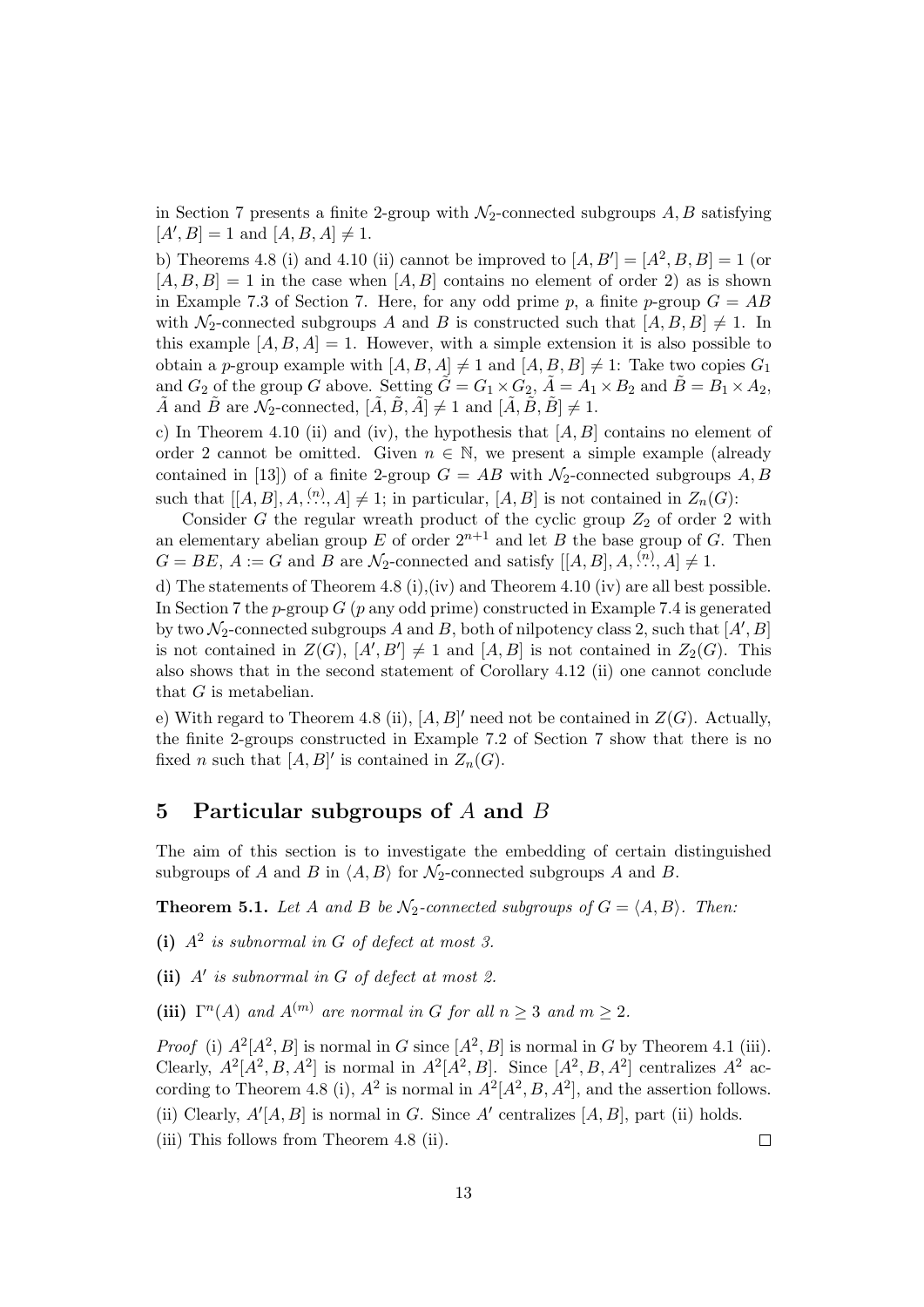**Remark 5.2.** a) The statement in Theorem 5.1 (i) cannot be improved, that is, *A*<sup>2</sup> need not have defect at most 2 in *G*. This can be seen by taking the group *G* of Example 7.3 in Section 7 with  $p = 3$ . This group has class 3 and exponent 3 and is therefore a 2-Engel group by a result of Burnside [3], reproved by Levi and van der Waerden [20] (see also [16, III, 6.6]); that is, every pair of elements generates a group in  $\mathcal{N}_2$ . In the notation of Example 7.3, taking  $A = \langle g_1, g_2 \rangle$ , an extraspecial group of order 27 with center  $\langle g_4 \rangle$ , and  $B = G$ , *A* and *B* are  $\mathcal{N}_2$ -connected subgroups of  $G = AB$ . Since  $A^2 = A$  is not normalized by  $g_5 \in [A, G] = \langle g_4, g_5, g_6, g_7 \rangle$ , *A* has defect exactly 3 in *G*.

b) The statement in Theorem 5.1 (ii) cannot be improved, that is, *A′* need not be normal in *G*. This will be shown with Example 7.4 in Section 7.

It follows from Remark 4.7 and Theorem 2.3 that in a finite group  $G = \langle A, B \rangle$ the  $N_2$ -connected subgroups *A* and *B* need not be subnormal in *G*. Nevertheless, we show in the next result, among others, that  $A \cap B$  is subnormal in  $G$ ; even more, it is contained in  $Z_{\infty}(G)$ .

**Theorem 5.3.** Let *A* and *B* be  $\mathcal{N}_2$ -connected subgroups of  $G = \langle A, B \rangle$ . Then:

- (i)  $Z := \langle [x, a, b] \mid x \in A \cap B, a \in A, b \in B \rangle = [A \cap B, A, B] = [A \cap B, B, A] =$  $[A \cap B, [A, B]]$  *is an elementary abelian 3-subgroup of*  $Z(G)$ *. In particular, if*  $[A \cap B, [A, B]]$  *contains no elements of order 3, then*  $[A, B]$  $centralizes A \cap B$ *.*
- **(ii)** *A ∩ B is subnormal in G of defect at most 3 and is nilpotent of class at most 3.*
- (iii)  $[(A \cap B)'$ ,  $G] \leq Z$ . In particular,  $(A \cap B)' \leq Z_2(G)$  and  $(A \cap B)'' = 1$ . If  $[A, B]$ *does not contain elements of order 3 or if*  $(A \cap B)'$  *is periodic and does not contain elements of order 3, then*  $(A \cap B)' \leq Z(G)$ *.*
- (iv) If  $n \ge 3$ , then  $[A \cap B, G, \ldots, G] = [A \cap B, A, \ldots, A][A \cap B, B, \ldots, B].$
- (v) *If G is finite, then*  $A \cap B \leq Z_{\infty}(G)$ *.*

*Proof* (i) Let  $x \in A \cap B$ ,  $a \in A$  and  $b \in B$ . By Corollary 3.5,  $[x, a, b] = [a, b, x] =$  $[x, b, a]^{-1} \in Z(G)$  and  $[x, a, b]^{3} = 1$ . We set  $Z := \langle [x, a, b] | x \in A \cap B, a \in A, b \in B \rangle$ . Thus,  $Z \leq Z(G)$  and *Z* is an elementary abelian 3-group. Using Lemma 2.1, it follows that  $[A \cap B, A, B] = \langle Z^{[A \cap B, A]} \rangle = Z$ ,  $[A \cap B, B, A] = \langle Z^{[A \cap B, B]} \rangle = Z$  and  $[A \cap B, [A, B]] = [A, B, A \cap B] = \langle Z^{[A, B]} \rangle = Z.$ 

(ii) Clearly,  $[G, A \cap B] \leq [A, B]$ . Hence  $[G, A \cap B, A \cap B] \leq [A, B, A \cap B] \leq Z(G)$  by (i). In particular,  $[G, A \cap B, A \cap B, A \cap B] = 1 \leq A \cap B$  and  $[A \cap B, A \cap B, A \cap B] \leq Z(A \cap B)$ , which proves part (ii).

(iii) By (i),  $[(A \cap B)'$ ,  $A] \leq Z$  and  $[(A \cap B)'$ ,  $B] \leq Z$ , whence  $[(A \cap B)'$ ,  $G] \leq Z \leq Z$  $Z(G) \cap [A, B]$ . Hence  $(A \cap B)' \leq Z_2(G)$  which implies  $(A \cap B)' = 1$  by the Three Subgroups Lemma. If  $[A, B]$  does not contain elements of order 3, then  $Z = 1$  and  $(A \cap B)' \leq Z(G)$ . Let  $x \in (A \cap B)'$ ,  $u \in A \cup B$ . If  $(A \cap B)'$  is periodic and does not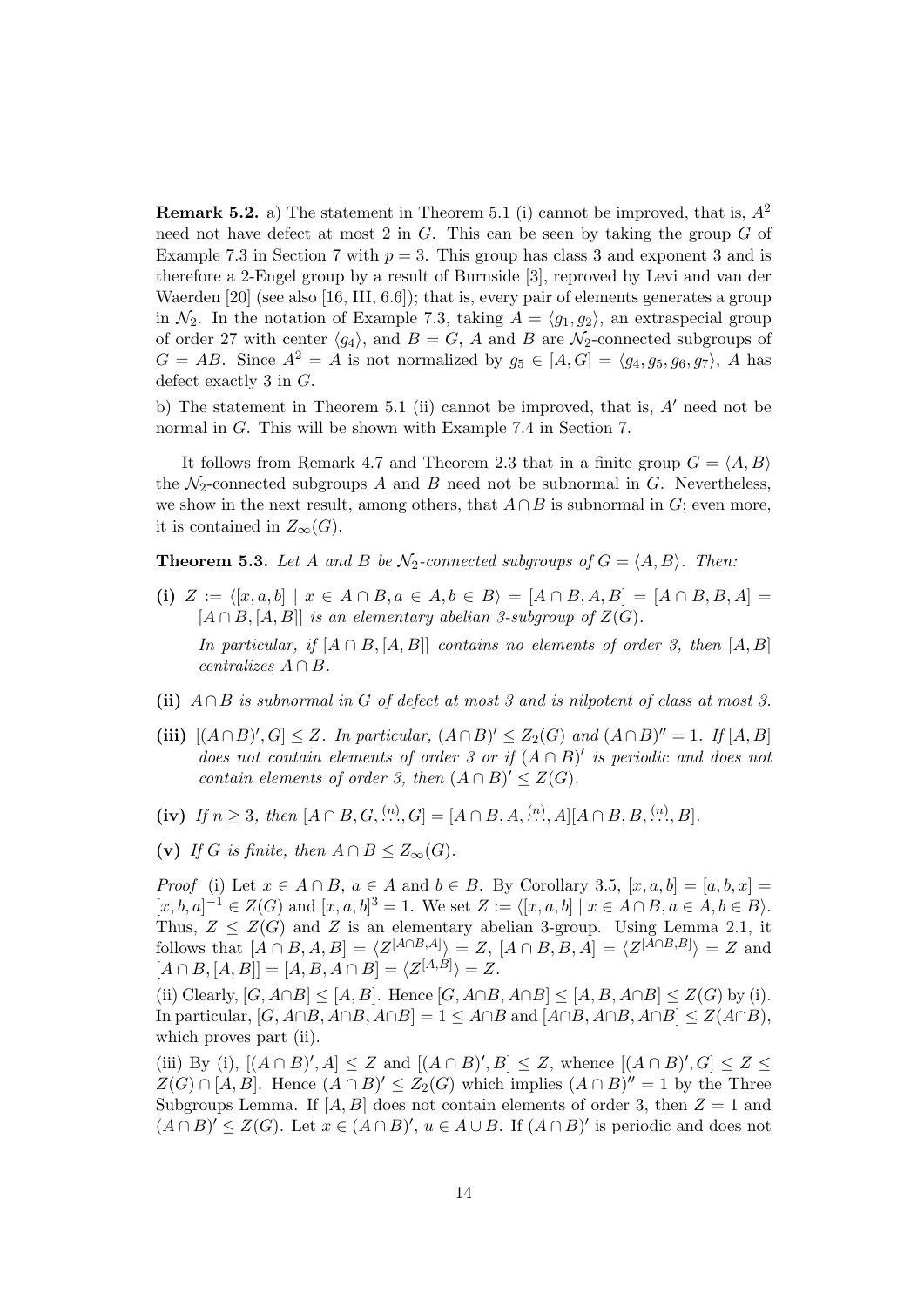contain elements of order 3, then  $\langle x \rangle = \langle x^3 \rangle$  centralizes *A* and *B* since  $[x, u] \in Z$ and  $1 = [x, u]^3 = [x^3, u]$  by  $\mathcal{N}_2$ -connection. This completes the proof of part (iii).

(iv) Since  $[A \cap B, A] \leq [A, B] \cap A'$ , we have  $[A \cap B, A] \leq Z([A, B])$  by Proposition 3.2 (i). By (i),  $\langle [A \cap B, A]^B \rangle = [A \cap B, A]Z$ , a normal subgroup of *G* contained in  $Z([A, B])$ . It is clear that  $[\langle [A \cap B, A]^B \rangle, G] = [A \cap B, A, A][A \cap B, A, B] =$  $[A \cap B, A, A]Z$ , a normal subgroup of *G* contained in  $Z(B[A, B])$  by Theorem 4.8 (ii). Therefore

$$
[A \cap B, G] = \langle [A \cap B, A]^B \rangle \langle [A \cap B, B]^A \rangle = [A \cap B, A]Z[A \cap B, B],
$$
  
\n
$$
[A \cap B, G, G] = [A \cap B, A, A]Z[A \cap B, B, B],
$$
  
\n
$$
[A \cap B, G, G, G] = [A \cap B, A, A, A][A \cap B, B, B, B].
$$

Using the previous arguments again, part (iv) is proven by induction.

(v) As we have mentioned in Remark 4.7, if  $H = XY$  is finite with *N*-connected subgroups *X* and *Y*, then  $[X, Y] \leq Z_{\infty}(H)$ . Since  $A = A(A \cap B)$  is finite and *A* and *A*  $\cap$  *B* are *N*-connected, we have that  $[A \cap B, A] \leq Z_{\infty}(A)$ . Similarly,  $[A \cap B, B] \leq Z_{\infty}(B)$ . Thus, part (v) follows from (iv).  $[A \cap B, B] \leq Z_{\infty}(B)$ . Thus, part (v) follows from (iv).

As a consequence of Theorem 5.3 we obtain the well-known Hopkins-Levi result  $([15, 19], cf. [16, III, 6.5])$  on 2-Engel-groups:

**Corollary 5.4.** *If G is a group such that*  $[g, h, h] = 1$  *for all*  $g, h \in G$ *, then G is nilpotent of class at most 3.*  $\Gamma^3(G)$  *is an elementary abelian 3-group.* 

*Proof* This follows from Theorem 5.3 (i) with  $A = B = G$ .  $\Box$ 

**Remark 5.5.** a) The example given in Remark 5.2 a) shows that the first statement in Theorem 5.3 (ii) cannot be improved to defect 2.

b) The same group, this time with  $A = B = G$ , shows that  $(A \cap B)'$  need not be contained in  $Z(G)$  (cf. Theorem 5.3 (iii)). Also the last statement in Theorem 5.3 (iii) cannot be improved to  $(A \cap B)' = 1$  as any nilpotent 3'-group G of class 2 with  $A = B = G$  shows.

c) With respect to Theorem 5.3 (iv), (v) we mention that the example in Remark 4.13 c) shows that for every *n* there exists a group  $G = AB$  with normal  $\mathcal{N}_2$ -connected subgroups  $A, B$  such that  $[[A, B], B, \binom{n}{k}, B] \neq 1$ . In particular,  $[A, B]$  is not contained in  $Z_n(G)$  whence  $A \cap B$  is not contained in  $Z_n(G)$ .

#### **6 The case of normal subgroups** *A* **and** *B*

If  $G = AB$  with normal  $\mathcal{N}_2$ -connected subgroups *A* and *B*, then the results of Section 4 can be considerably sharpened.

**Theorem 6.1.** *Let*  $G = AB$  *with normal*  $\mathcal{N}_2$ -connected subgroups A and B. Then:

- **(i)** [*A, B*] *is abelian.*
- (ii)  $[A, B, A, B] = [A, B, B, A] = 1.$
- (iii)  $[A, B^2] \le Z_2(G)$  *and*  $[A, B'] \le Z(G)$ *.*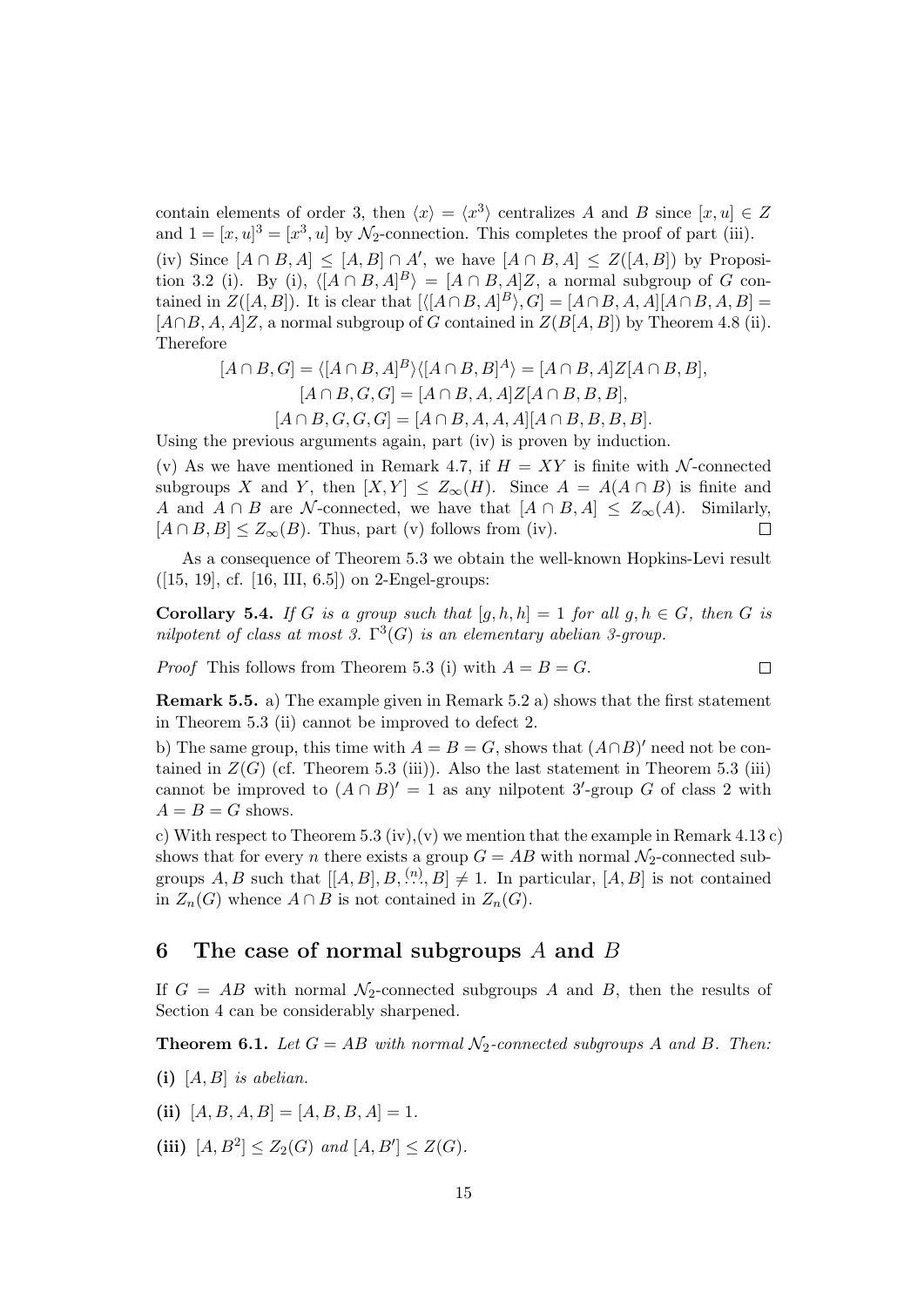$(K)$   $[A', B'] = 1$ *.* 

*Proof* (i) This follows from Theorem 5.3 (i) and Proposition 4.5 (ii) with  $n = 1$ .

(ii) By (i) and Lemma 2.1 (i) we have  $[A, B, B] = \langle [a, b_1, b_2] | a \in A, b_1, b_2 \in B \rangle$ . If *a*<sub>1</sub>*, a*<sub>2</sub> ∈ *A* and *b*<sub>1</sub>*, b*<sub>2</sub> ∈ *B,* then [*a*<sub>2</sub>*, b*<sub>2</sub>*, b*<sub>1</sub>*, a*<sub>1</sub>] = 1 by Proposition 3.3 (iii). Therefore  $[A, B, B]$  centralizes *A*. The result  $[A, B, A, B] = [B, A, A, B] = 1$  follows from symmetry.

(iii)  $[A, B^2] \le Z_2(G)$  follows from (ii) and Theorem 4.8 (i). Since  $[A, B'] = [A, B^2, B]$ by Theorem 4.8 (i), the second assertion follows from the first one.

(iv) Since  $[A, B', A] = [B', A, A] = 1$  by (iii), the assertion follows from the Three-Subgroups-Lemma.  $\Box$ 

**Remark 6.2.** a) The example given in Remark 5.5 b) also shows that the results in Theorem 6.1 are best possible.

For part (iii) of Theorem 6.1, also the *p*-groups (*p* an odd prime) of Example 7.3 show that  $[A, B]$  need not be contained in  $Z(G)$  and that  $A'$  need not centralize  $B$ . b) If *A* and *B* are normal  $\mathcal{N}_2$ -connected subgroups of  $G = AB$ , then by Theorem 6.1 (ii) we have that  $[A, B, A, B] = [A, B, B, A] = 1$ . However, it is not true that  $[A, B, A, A] = [A, B, B, B] = 1$  (unless  $A = A^2$  or  $B = B^2$  by Theorem 4.8 (i)).

In fact, for every  $n \in \mathbb{N}$  there is a finite 2-group  $G = AB$  with normal  $\mathcal{N}_2$ connected subgroups  $A, B$  such that  $[[A, B], B, \ldots, B] \neq 1$  and  $[[A, B], A, \ldots, A] \neq 1$ (but note that, of course,  $[A, B] \leq Z_{\infty}(G)$  as this is true for any product of finite *N* -connected groups): Using the group *G* of Remark 4.13 c) (for the given *n*) and performing the same kind of construction as at the end of Remark 4.13 b) yields such an example.

By the well-known result of Fitting (cf. [16, III, 4.1]), a product of two normal nilpotent subgroups is nilpotent and the nilpotency class of the product is bounded by the sum of the nilpotency classes of the subgroups. We shall finish this section with a result that shows that for nilpotent  $\mathcal{N}_2$ -connected normal subgroups the bound on the nilpotency class of the product is significantly lower.

**Theorem 6.3.** Let A and B be  $\mathcal{N}_2$ -connected normal subgroups of  $G = AB$ . Then:

- **(i)**  $\Gamma^{n+1}(G) \leq \Gamma^n(A)\Gamma^n(B)$  *for all*  $n \geq 1$ *.*
- **(ii)** *If A and B are nilpotent of nilpotency class a and b, respectively, then G has nilpotency class at most*  $max(a, b) + 1$ .

*Proof* (i) The statement is trivially true for  $n = 1$ .

Clearly,  $\Gamma^{n+1}(G) = [A, G, \ldots, G][B, G, \ldots, G]$ . By symmetry, it suffices to prove that  $[A, G, \stackrel{(n)}{\ldots}, G] \leq \Gamma^n(A)\Gamma^n(B)$  for all  $n \geq 2$ .

Since  $[A', B] \le \Gamma^2(A)$  and  $[A', B, B] = 1$  (by Theorem 6.1 (iii)), Corollary 4.9 (i) yields  $[A, G, \frac{(n)}{n}, G] \le \Gamma^n(A)[A, B, G, \frac{(n-1)}{n}, G]$  for all  $n \ge 2$ .

Hence, it suffices to prove that  $(*)$ :  $[A, B, G, \stackrel{(n-1)}{\ldots}, G] \leq \Gamma^n(A)\Gamma^n(B)$  for all  $n \geq 2$ . Note that we have  $[A, B, G] = [A, B, A][A, B, B] \le \Gamma^2(A)\Gamma^2(B)$ . By Theorem 6.1 (ii)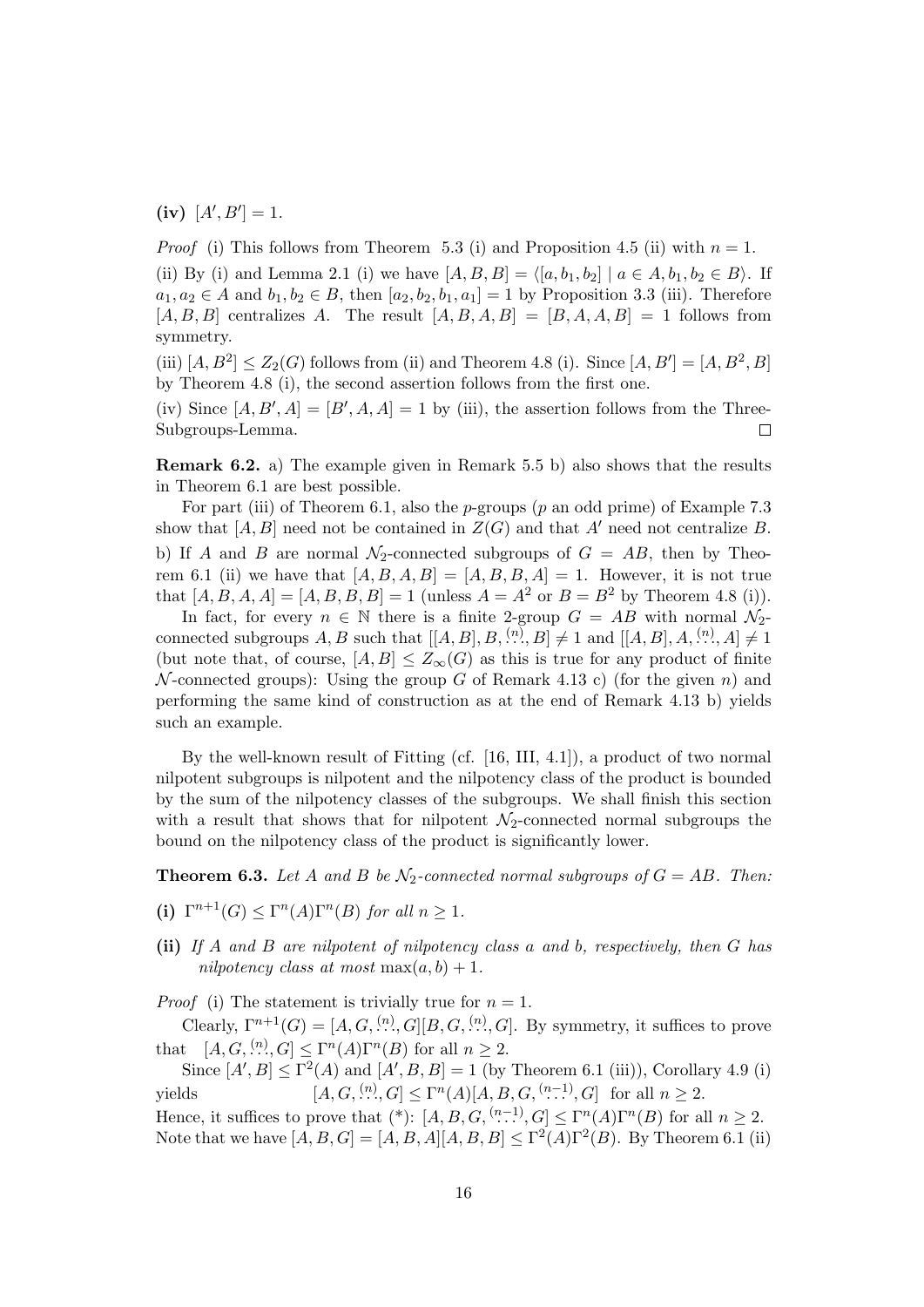$[A, B, G, G] = [[A, B, A][A, B, B], A][[A, B, A][A, B, B], B] = [A, B, A, A][A, B, B, B],$ proving (\*) for  $n = 3$ . Finally, by Theorem 5.3 (iv), (\*) holds for all  $n \geq 4$ . (ii) This follows from (i).  $\Box$ 

**Remark 6.4.** a) The bound in Theorem 6.3 (ii) is sharp for every nilpotency class of *G*: This can be seen by taking the group  $G = BE$  (for the given nilpotency class) of Remark 4.13 c), but this time with  $A = [B, E]E$ .

b) If  $G = AB$ , A, B nilpotent and  $\mathcal{N}_2$ -connected, then G is nilpotent (already by *N* -connection). However, if not both factors are normal, there is no general bound for the nilpotency class of *G* in terms of the nilpotency classes of *A* and *B*:

To show this, we use again the groups  $G = BE$  of Remark 4.13 c), this time with  $A = E$ . They have arbitrary high nilpotency class and are products of two abelian *N*2-connected subgroups, one of them normal.

#### **7 Examples**

This section contains the construction of groups to which we have referred in the previous sections. Some of the calculations have been performed with GAP [11].

**Example 7.1.** We present an example of a group  $G = AB$  of order  $2^{11}$  where *A* and *B* are  $\mathcal{N}_2$ -connected subgroups, *A* normal in *G*,  $[A, B]$  not abelian:

*G* is generated by  $g_i$ ,  $i = 1, \ldots, 11$ , subject to the following defining relations:

$$
g_i^2 = 1, i = 1, ..., 11,
$$
  
\n
$$
[g_1, g_3] = g_7, [g_1, g_4] = g_5, [g_1, g_{10}] = g_{11},
$$
  
\n
$$
[g_2, g_3] = g_6, [g_2, g_4] = g_8, [g_2, g_9] = g_{11},
$$
  
\n
$$
[g_3, g_5] = g_9, [g_3, g_8] = g_{10},
$$
  
\n
$$
[g_4, g_6] = g_{10}, [g_4, g_7] = g_9,
$$
  
\n
$$
[g_5, g_6] = g_{11}, [g_7, g_8] = g_{11},
$$
  
\nall other  $[g_i, g_j] = 1.$ 

It's straightforward to verify that  $|G| = 2^{11}$  and

$$
Z(G) = \langle g_{11} \rangle, Z_2(G) = \langle g_9, g_{10} \rangle Z(G), Z_3(G) = \langle g_5, g_6, g_7, g_8 \rangle Z_2(G), Z_4(G) = G
$$
  

$$
G' = Z_3(G), \Gamma^3(G) = Z_2(G), G'' = \Gamma^4(G) = Z(G), G''' = \Gamma^5(G) = 1.
$$

We set

$$
A = \langle g_1, g_2, g_5, g_6, g_7, g_8, g_9, g_{10}, g_{11} \rangle, \ B = \langle g_3, g_4 \rangle.
$$

Then  $|A| = 2^9$  and  $|B| = 2^2$ ,  $G = AB$  and  $A \cap B = 1$ .  $A' = Z(A) = \langle g_{11} \rangle$  whence *A* has nilpotency class 2 and *B* is abelian.

Moreover,

$$
[A, B] = \langle g_5, g_6, g_7, g_8, g_9, g_{10}, g_{11} \rangle, [A, B]^2 = [A, B]' = \langle g_{11} \rangle.
$$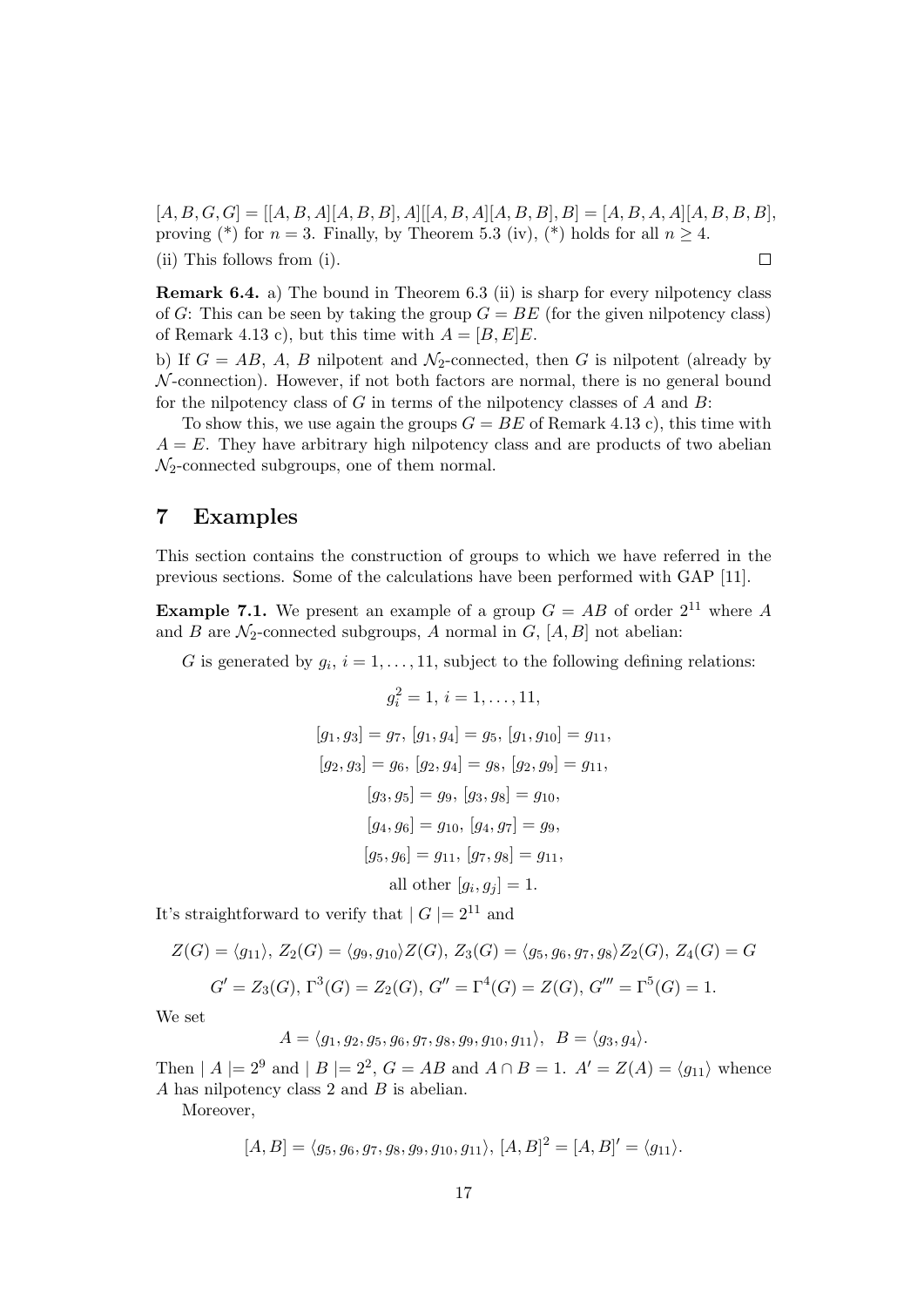Hence *A* is normal in *G* and  $[A, B]$  is not abelian (cf. Remark 4.4 b)). Note also that  $[A^2, B] = [A, B^2] = 1 \neq [A, B]^2$  (cf. Remark 4.4 a)).

We show that *A* and *B* are  $\mathcal{N}_2$ -connected. Let  $a \in A$  and  $b \in B$ . To prove that  $\langle a, b \rangle \in \mathcal{N}_2$  it suffices to consider the case

$$
a = g_1^{d_1} g_2^{d_2} g_5^{d_5} g_6^{d_6} g_7^{d_7} g_8^{d_8} \text{ and } b = g_3^{e_3} g_4^{e_4} \text{ with } d_i, e_j \in \{0, 1\}
$$

since  $g_9, g_{10}, g_{11} \in Z_2(G)$ . A little calculation shows

$$
[a,b]=g_5^{d_1e_4}g_6^{d_2e_3}g_7^{d_1e_3}g_8^{d_2e_4}g_9^{d_7e_4+d_1e_3e_4+d_5e_3}g_{10}^{d_6e_4+d_2e_3e_4+d_8e_3}z
$$

with  $z \in Z(G)$ . Now

$$
[a, b, a] =
$$
  
\n
$$
g_{11}^{d_1e_4d_6}g_{11}^{d_2e_3d_5}g_{11}^{d_1e_3d_8}g_{11}^{d_2e_4d_7}g_{11}^{d_7e_4d_2 + d_1e_3e_4d_2 + d_5e_3d_2}g_{11}^{d_6e_4d_1 + d_2e_3e_4d_1 + d_8e_3d_1} = 1,
$$
  
\n
$$
[a, b, b] = g_9^{d_1e_4e_3}g_{10}^{d_2e_3e_4}g_9^{d_1e_3e_4}g_{10}^{d_2e_4e_3} = 1.
$$

This proves the assertion.

We conclude with one remark. This example is a product of a nilpotent subgroup *A* of class 2 and an abelian subgroup *B* that are *N*2-connected with non-abelian [*A, B*]. With regard to the structure of *A* and *B* this is the simplest possible example: For abelian *A* and *B*, the commutator  $[A, B]$  is abelian by the well known result of Ito on products of abelian groups (cf. [16, VI, 4.4]).

However, we will see in Example 7.2 that for groups generated by elementary abelian  $\mathcal{N}_2$ -connected 2-groups *A*, *B*, the commutator  $[A, B]$  can have arbitrary derived length.

**Example 7.2.** We construct a series of 2-groups  $G_n = \langle A_n, B_n \rangle$  such that  $A_n$  and  $B_n$  are  $\mathcal{N}_2$ -connected elementary abelian subgroups and  $[A_n, B_n]$  has derived length at least *n* and nilpotency class at least  $2^{n-1}$ .

In particular,  $[A_n, B_n]'$  is not contained in  $Z_m(G_n)$  with  $m = 2^{n-1} - 2$  (cf. Remark 4.13 e) of Section 4):

For the following we note the fact that in the regular wreath product  $G \wr Z_2$  the base group and  $Z_2$  are  $\mathcal{N}_2$ -connected if (and only if)  $G$  is an elementary abelian 2-group.

With a slight abuse of notation we write the base group of  $G \wr Z_2$  as  $G \times G^z$  if  $Z_2 = \langle z \rangle$ . In particular, if *Y* is a subgroup of *G*, we view *Y* also as a subgroup of the first factor in the base group of  $G \wr Z_2$ .

For the construction we need the following result:

**Lemma.** Assume that  $X, Y$  are  $\mathcal{N}_2$ -connected subgroups of a group  $G, Y$  an elementary abelian 2-group. Let  $Z_2 = \langle z \rangle$  and  $D(X) = \{xx^z | x \in X\}$ ,  $\overline{X} = D(X) \times \langle z \rangle \le$  $G$  *≀*  $Z_2$ *.* 

*Then*  $\overline{X}$  *and*  $Y$  *are*  $\mathcal{N}_2$ *-connected in*  $G \wr Z_2$ *.*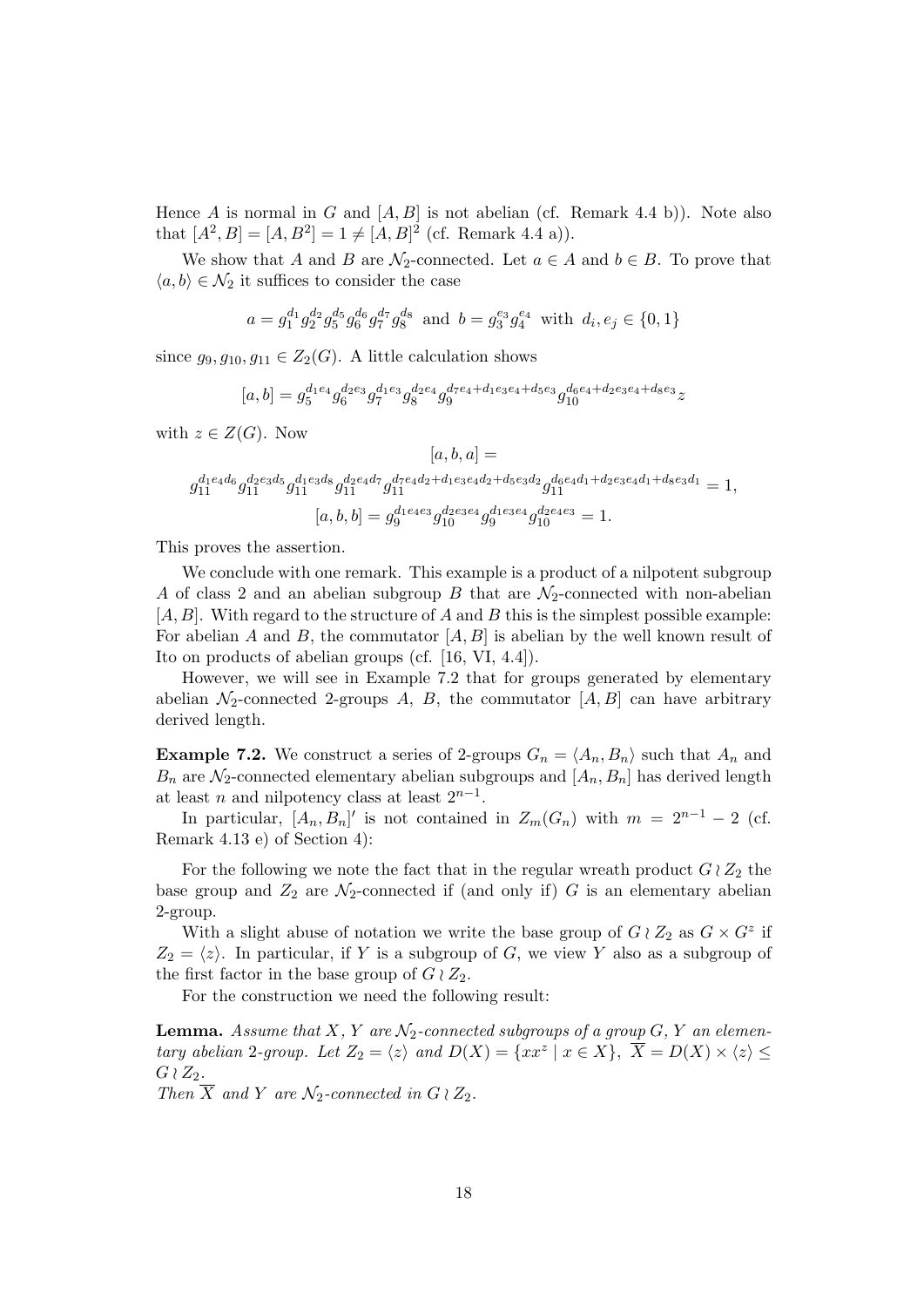*Proof* Let  $xx^z \in D(X)$ ,  $x \in X$ ,  $y \in Y$ . Then, since  $[x^z, y] = 1$ , we deduce that  $[xx^z, y] = [x, y]$  centralizes both  $xx^z$  and *y* because *X* and *Y* are  $\mathcal{N}_2$ -connected. We prove next that  $[xx^z z, y]$  centralizes *y* and  $xx^z z$ .

We notice that

$$
[xx^zz,y]=[xx^z,y]^z[z,y]=[x,y]^z[z,y].
$$

But

$$
[x,y]^{zy} = [x,y]^{y^z z} = [x,y]^z.
$$

Hence *y* centralizes both  $[x, y]^z$  and  $[z, y]$ , which implies that *y* centralizes  $[x x^z z, y]$ .

On the other hand, using that  $xx^z$  centralizes  $z$  and the  $\mathcal{N}_2$ -connection of  $Y$  with *Z*<sup>2</sup> and with *X*, it follows that

$$
[xx^{z}z, y]^{xx^{z}z} = ([x, y]^{z})^{xx^{z}z} [z, y]^{xx^{z}z} = [x, y][z, y^{x}]
$$
  
= [z, y^{x}][x, y] = [z, y^{xx^{z}}][xx^{z}, y] = [z, y]^{xx^{z}}[xx^{z}, y] = [zxx^{z}, y],

because  $[z, y^x] = (y^x)^z y^x$  centralizes  $[x, y]$ . This proves that  $xx^z z$  centralizes  $[xx^z z, y]$ and concludes the proof.  $\Box$ 

We are now ready for the construction:

Define, inductively,

$$
Z_2 \wr_0 Z_2 = Z_2
$$
  
\n
$$
Z_2 \wr_n Z_2 = (Z_2 \wr_{n-1} Z_2) \wr Z_2, n \ge 1
$$

Let  $A_1, B_1$  be two copies of  $Z_2$  and consider

$$
\langle A_1, B_1 \rangle \le A_1 \wr B_1 = Z_2 \wr Z_2 = Z_2 \wr Z_2
$$

For  $n \geq 1$ , assume inductively subgroups  $A_n, B_n \cong Z_2 \times \cdots \times Z_2$  such that

$$
\langle A_n, B_n \rangle \leq Z_2 \wr_{2n-1} Z_2.
$$

We consider the group

$$
((Z_2 \wr_{2n-1} Z_2) \wr \langle a \rangle) \wr \langle b \rangle = ((Z_2 \wr_{2n-1} Z_2) \wr Z_2) \wr Z_2 = Z_2 \wr_{2n+1} Z_2
$$

and construct subgroups as follows:

$$
A = \{xx^a \mid x \in A_n\} \le (Z_2 \wr_{2n-1} Z_2) \wr \langle a \rangle
$$
  
\n
$$
A_{n+1} = A \times \langle a \rangle \le (Z_2 \wr_{2n-1} Z_2) \wr \langle a \rangle
$$
  
\n
$$
A_{n+1} = A \times \langle a \rangle \cong A_n \times \langle a \rangle \cong Z_2 \times \cdots \times Z_2
$$

and

$$
B = \{yy^b \mid y \in B_n\} \le ((Z_2 \wr_{2n-1} Z_2) \wr \langle a \rangle) \wr \langle b \rangle
$$
  
\n
$$
B_{n+1} = B \times \langle b \rangle \le ((Z_2 \wr_{2n-1} Z_2) \wr \langle a \rangle) \wr \langle b \rangle
$$
  
\n
$$
B_{n+1} = B \times \langle b \rangle \cong B_n \times \langle b \rangle \cong Z_2 \times \cdots \times Z_2
$$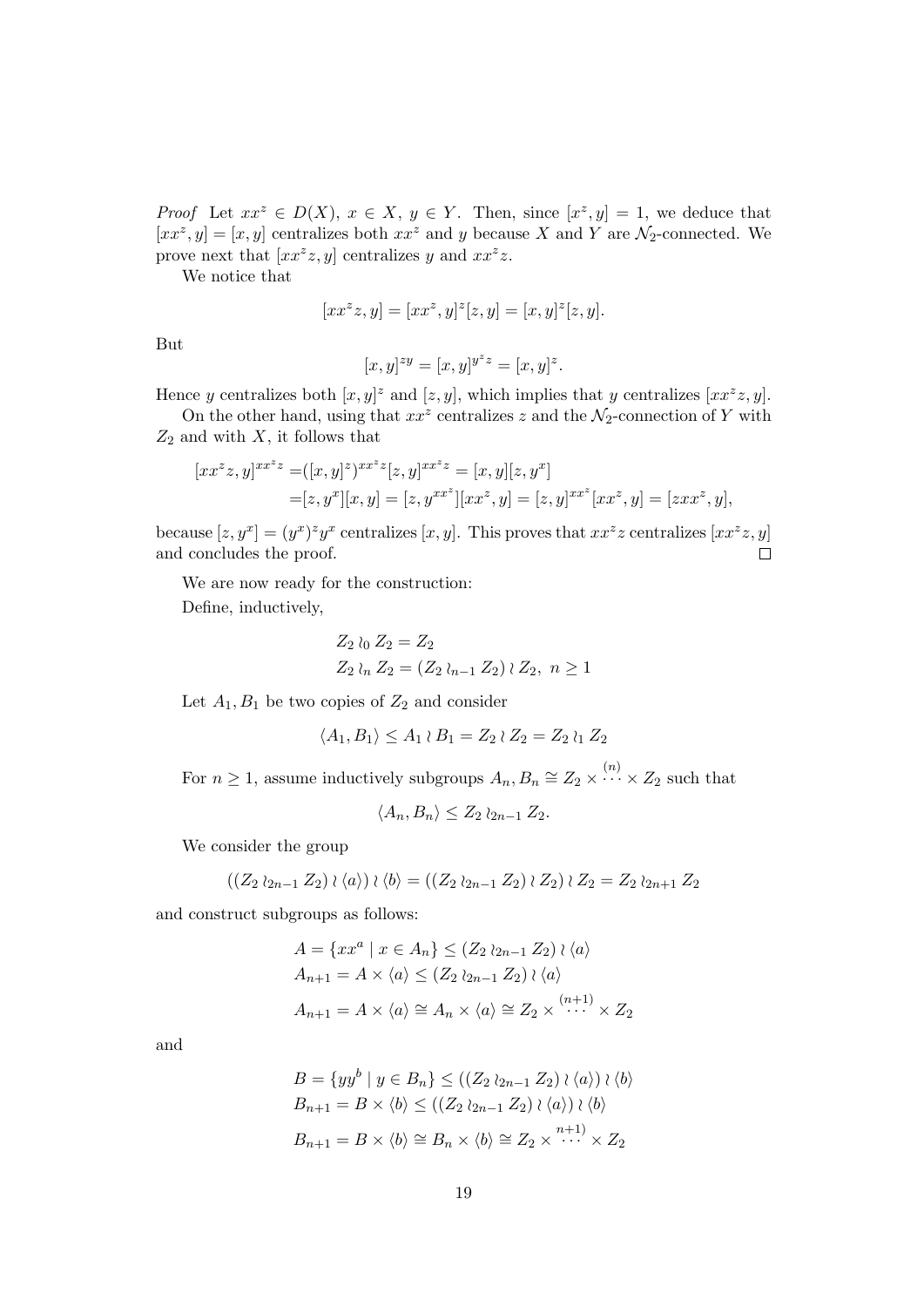Hence  $A_{n+1}, B_{n+1} \cong Z_2 \times \cdots \times Z_2$  and

$$
\langle A_{n+1}, B_{n+1} \rangle \le Z_2 \wr_{2n+1} Z_2.
$$

It should be noticed that

$$
[\langle A_n, B_n \rangle, A_n^a] = [\langle A_n, B_n \rangle, B_n^b] = [A_n^a, B_n^b] = 1.
$$

From the construction and the lemma we can deduce:

(i)  $A_{n+1}$  and  $B_n$  are  $\mathcal{N}_2$ -connected for all  $n \geq 1$ .

(ii)  $A_n$  and  $B_n$  are  $\mathcal{N}_2$ -connected for all  $n \geq 1$ .

We now show:

With the previous notation,  $Z_2 \wr_{n-1} Z_2 \lessapprox [A_n, B_n]$  for all  $n \geq 1$ .

This yields, together with [16, III, 15.3], that the groups  $G_n = \langle A_n, B_n \rangle$  satisfy the properties stated at the beginning of the example.

To prove the assertion above, we assume inductively that  $Z_2 \wr_{n-1} Z_2 \lessapprox [A_n, B_n]$ for some  $n \geq 1$  and show that  $Z_2 \wr_n Z_2 \lessapprox [A_{n+1}, B_{n+1}]$ .

We notice first that

$$
[A_{n+1}, B_{n+1}] \geq [A_{n+1}, B] = \langle [A, B], [\langle a \rangle, B], [ta, r] \mid t \in A, r \in B \rangle.
$$

Now,

$$
[A, B] = \langle [xx^a, yy^b] \mid x \in A_n, y \in B_n \rangle = \langle [x, y] \mid x \in A_n, y \in B_n \rangle = [A_n, B_n].
$$

On the other hand, for  $t \in A, r \in B$ ,

$$
[ta,r]=[t,r]^a[a,r],\quad
$$

which implies that

$$
\langle [\langle a \rangle, B], [ta, r] \mid t \in A, r \in B \rangle = \langle [\langle a \rangle, B], [A, B]^a \rangle = \langle [\langle a \rangle, B], [A_n, B_n]^a \rangle.
$$

Consequently,

$$
[A_n, B_n], [A_n, B_n]^a = [A_n, B_n]^{aa^b} \leq [A_{n+1}, B_{n+1}],
$$

and also  $\langle aa^b \rangle \leq [A_{n+1}, B_{n+1}].$ Therefore,

$$
Z_2l_nZ_2 = (Z_2l_{n-1}Z_2)lZ_2 \lessapprox [A_n, B_n]lZ_2 \cong ([A_n, B_n] \times [A_n, B_n]^{aa^b}) \cdot \langle aa^b \rangle \leq [A_{n+1}, B_{n+1}],
$$

and we are done.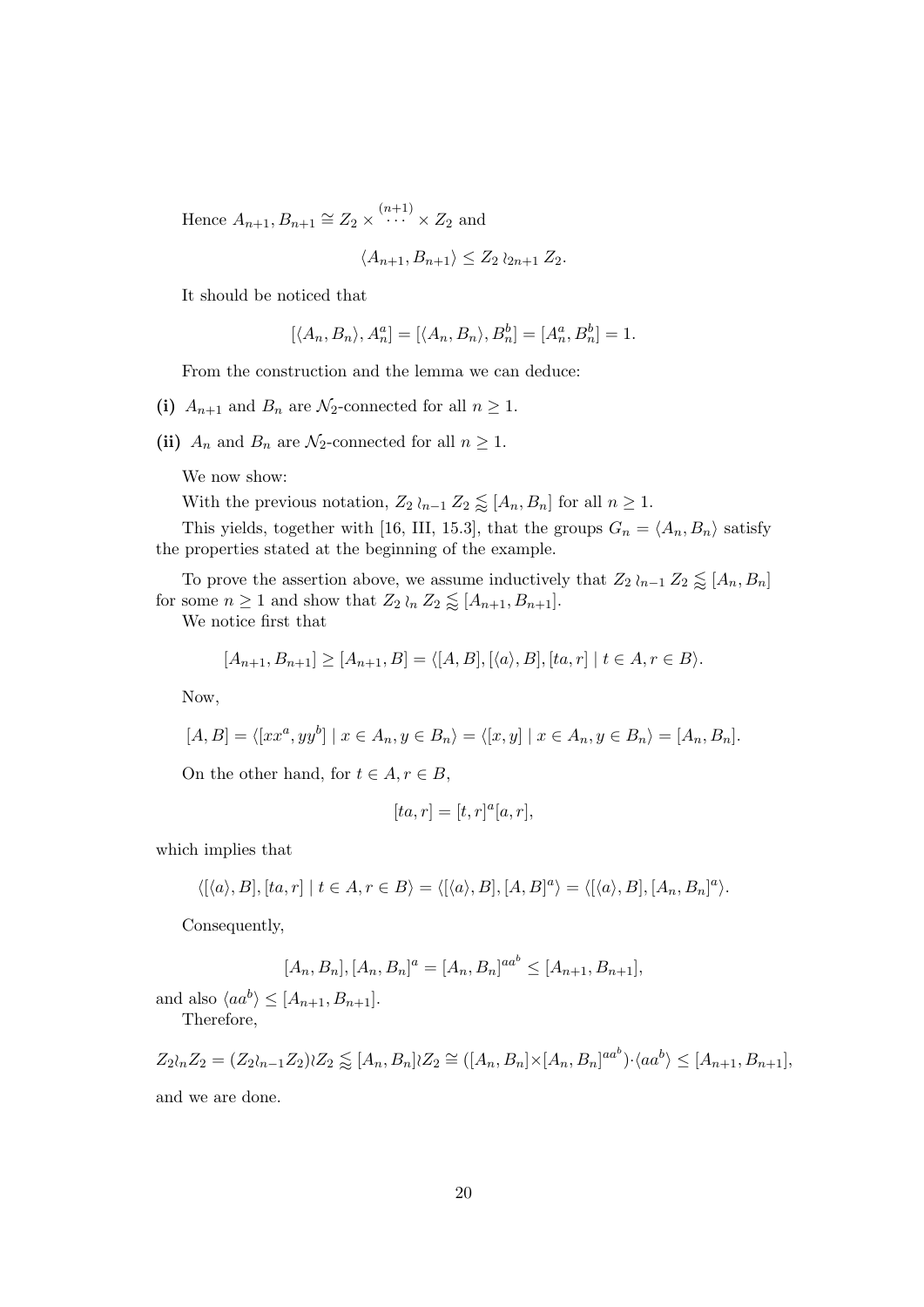**Example 7.3.** Let *p* be an odd prime. We give an example of a group  $G = AB$  of order  $p^7$  with  $\mathcal{N}_2$ -connected subgroups *A* and *B*, both normal in *G*, such that  $[A, B]$ is not contained in the center of *G*:

*G* is generated by  $g_1, \ldots, g_7$  subject to the following relations:

$$
g_i^p = 1, \, i = 1, \dots, 7,
$$
  
\n
$$
[g_1, g_2] = g_4, \, [g_1, g_3] = g_5, \, [g_1, g_6] = g_7^2,
$$
  
\n
$$
[g_2, g_3] = g_6^{-1}, \, [g_2, g_5] = g_7^{-1}, \, [g_3, g_4] = g_7,
$$
  
\nall other 
$$
[g_i, g_j] = 1.
$$

It is easy to check that  $|G| = p^7$  and

$$
Z(G) = \Gamma^{3}(G) = \langle g_{7} \rangle, Z_{2}(G) = G' = \langle g_{4}, g_{5}, g_{6}, g_{7} \rangle, Z_{3}(G) = G, G'' = 1.
$$

We set  $A = \langle g_1, g_4, g_5, g_7 \rangle$  and  $B = \langle g_2, \dots, g_7 \rangle$ . Then  $G = AB$ , A and B are normal in *G*, *A* is abelian and *B* is of nilpotency class 2 (with  $B' = \langle g_6, g_7 \rangle$ ).

Moreover,

$$
[A, B] = \langle g_4, g_5, g_7 \rangle, [A, B, B] = \langle g_7 \rangle \neq 1 \text{ and } [A, B'] = \langle g_7 \rangle
$$

(cf. Remark 4.13 b) and Remark  $(6.2 \text{ a})$ ).

We show that *A* and *B* are  $\mathcal{N}_2$ -connected. Let  $a \in A$  and  $b \in B$ . To prove that  $\langle a, b \rangle \in \mathcal{N}_2$  it suffices to consider the case  $a = g_1$  and  $b = g_2^d g_3^e$  with  $d, e \in$ *{*0*, . . . , p −* 1*}* since *g*4*, g*5*, g*6*, g*<sup>7</sup> *∈ Z*2(*G*).

Then  $[a, b] = g_5^e g_4^d g_7^{-de}$  and  $[a, b, a] = 1$ ,  $[a, b, b] = g_7^{ed} g_7^{-de} = 1$ .

We note that for  $p = 3$  the group constructed above is just the free Burnside group  $B(3,3)$  on 3 generators of exponent 3 which is a 2-Engel group  $([3, 20])$ .

**Example 7.4.** Let *p* be an odd prime. We construct a group  $G = \langle A, B \rangle$  of order  $p^{15}$  with *N*<sub>2</sub>-connected subgroups *A* and *B* where *A'* and *B'* are not normal in *G*,  $[A, B, A, B] \neq 1$ ,  $[A, B, B, A] \neq 1$ ,  $[A', B]$  not contained in  $Z(G)$  and  $[A', B'] \neq 1$ :

*G* is generated by  $g_1, \ldots, g_{15}$  subject to the following relations:

$$
g_i^p = 1, \, i = 1, \ldots, 15,
$$
  
\n
$$
[g_1, g_2] = g_5, \, [g_1, g_3] = g_6, \, [g_1, g_4] = g_8, \, [g_1, g_7] = g_{11},
$$
  
\n
$$
[g_1, g_9] = g_{12}, \, [g_1, g_{10}] = g_{13}, \, [g_1, g_{14}] = g_{15},
$$
  
\n
$$
[g_2, g_3] = g_7^{-1}, \, [g_2, g_4] = g_9^{-1}, \, [g_2, g_6] = g_{11},
$$
  
\n
$$
[g_2, g_8] = g_{12}, \, [g_2, g_{10}] = g_{14}^{-1}, \, [g_2, g_{13}] = g_{15},
$$
  
\n
$$
[g_3, g_4] = g_{10}^{-1}, \, [g_3, g_5] = g_{11}^2, [g_3, g_8] = g_{13}^{(p-1)/2},
$$
  
\n
$$
[g_3, g_9] = g_{14}^{(p-1)/2}, \, [g_3, g_{12}] = g_{15}^{(p-1)/2},
$$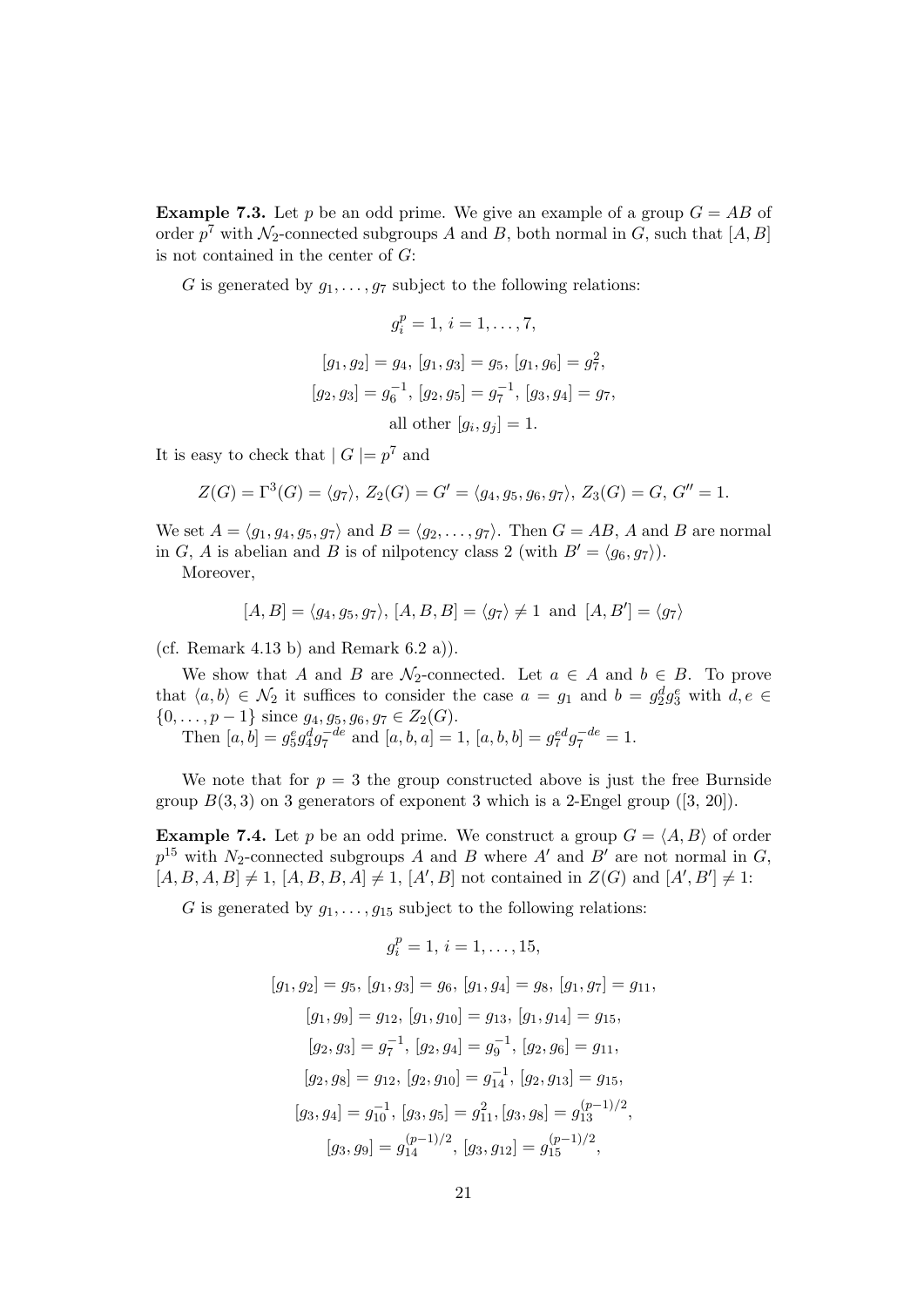$$
[g_4, g_5] = g_{12}^2, [g_4, g_6] = g_{13}^{(p+1)/2}, [g_4, g_7] = g_{14}^{(p+1)/2}, [g_4, g_{11}] = g_{15}^{(p+1)/2},
$$

$$
[g_5, g_{10}] = g_{15}^{-2},
$$
all other  $[g_i, g_j] = 1.$ 

With some calculations one checks that actually  $|G| = p^{15}$  and

$$
Z_3(G) = G' = \langle g_5, \dots, g_{15} \rangle, \ |Z_3(G)| = p^{11},
$$
  
\n
$$
Z_2(G) = \Gamma^3(G) = \langle g_{11}, \dots, g_{15} \rangle, \ |Z_2(G)| = p^5,
$$
  
\n
$$
Z(G) = G'' = \Gamma^4(G) = \langle g_{15} \rangle, \ |Z(G)| = p.
$$

We set  $A = \langle g_1, g_2, g_5 \rangle$  and  $B = \langle g_3, g_4, g_{10} \rangle$ . *A* and *B* are extraspecial of exponent *p* and order  $p^3$ ,  $G = \langle A, B \rangle$  and  $A \cap B = 1$ .

Moreover,  $A' = \langle g_5 \rangle$  and  $B' = \langle g_{10} \rangle$ . Thus  $A'$  and  $B'$  are not normal in  $G$  (cf. Remark 5.5 b)). Also  $[A', B] = \langle g_{11}, g_{12}, g_{15} \rangle \nleq Z(G)$  and  $[A', B'] = \langle g_{15} \rangle \neq 1$ . Furthermore,

$$
[A, B] = \langle g_6, g_7, g_8, g_9, g_{11}, g_{12}, g_{13}, g_{14}, g_{15} \rangle,
$$
  

$$
[A, B, A] = \langle g_{11}, g_{12}, g_{15} \rangle, [A, B, B] = \langle g_{13}, g_{14}, g_{15} \rangle,
$$
  

$$
[A, B, A, B] = [A, B, B, A] = Z(G) \neq 1
$$

(cf. Remark 4.13 d)).

We show that  $A$  and  $B$  are  $\mathcal{N}_2$ -connected. An easy calculation shows that

$$
[g_1^a g_2^b, g_3^c g_4^d]=g_6^{ac}g_7^{-bc}g_8^{ad}g_9^{-bd}g_{11}^{-abc}g_{12}^{-abd}g_{13}^{(p-1)acd/2}g_{14}^{(p+1)bcd/2}g_{15}^{(p+1)abcd/2}.
$$

It follows that  $[g_1^a g_2^b, g_3^c g_4^d]$  is centralized by  $g_1^a g_2^b, g_3^c g_4^d, g_5$  and  $g_{10}$ .

Now

$$
[g_1^a g_2^b g_5^e, g_3^c g_4^d g_{10}^f] = g_{11}^{2ec} g_{12}^{2ed} g_{13}^{af} g_{14}^{-bf} g_{15}^{2af} [g_1^a g_2^b, g_3^c g_4^d].
$$

One checks that  $g_{11}^{2ec}g_{12}^{2ed}g_{13}^{af}g_{14}^{-bf}g_{15}^{2af}$  is centralized both by  $g_1^ag_2^bg_5^e$  and  $g_3^cg_4^dg_{10}^f$ . Hence *A* and *B* are  $\mathcal{N}_2$ -connected.

#### **Acknowledgements**

Research supported by Proyecto MTM2010-19938-C03-02, Ministerio de Economía y Competitividad, Spain. The first author has also been supported by the Department of I+D of the Government of Arag´on (Spain) and FEDER funds from European Union. The third author has also been supported by Proyecto MTM2014-54707-C3- 1-P, Ministerio de Economía y Competitividad, Spain.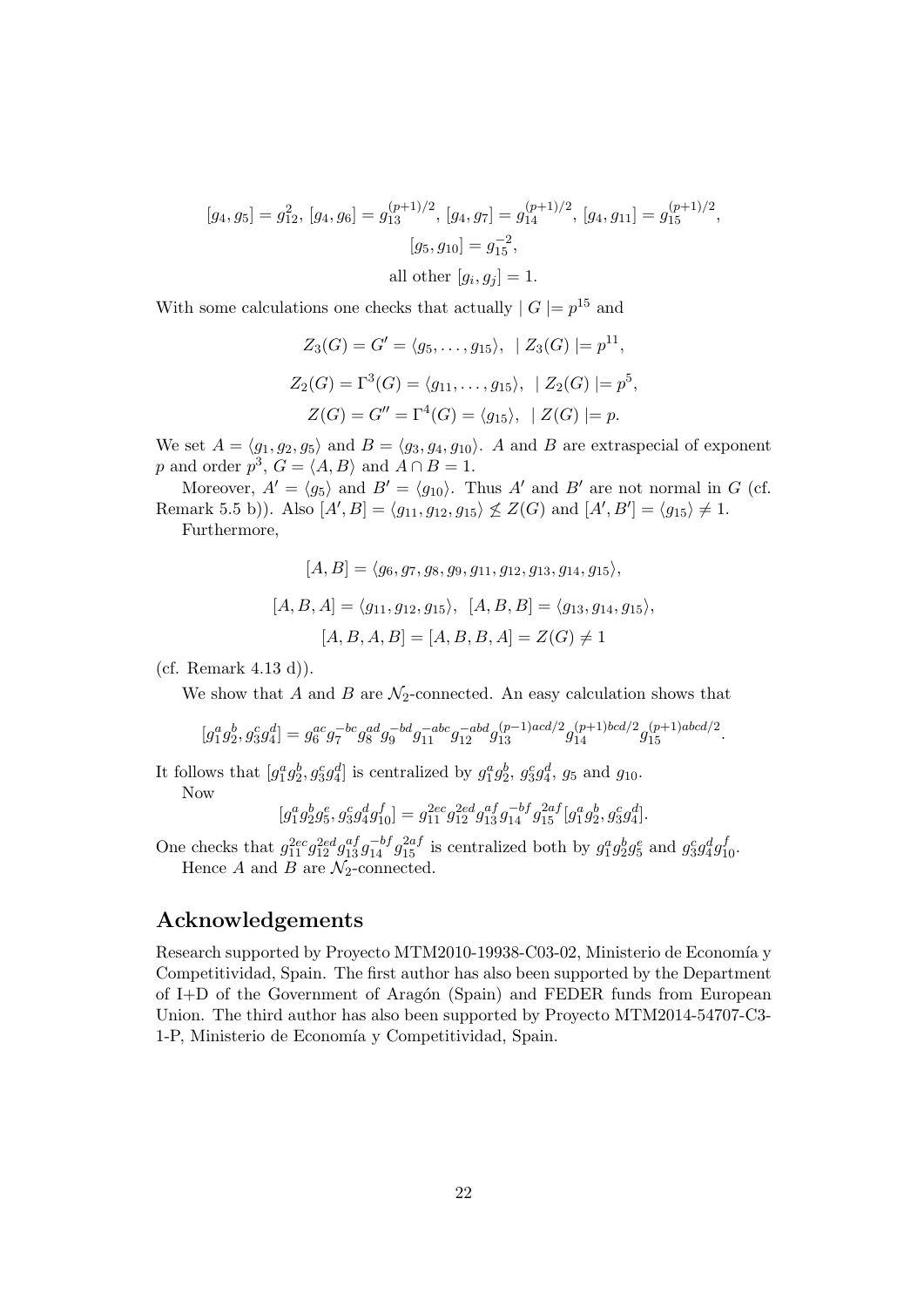#### **References**

- [1] A. Ballester-Bolinches, J. Cossey, R. Esteban-Romero, On finite groups generated by strongly cosubnormal subgroups, J. Algebra 259 (2003) 226-234.
- [2] A. Ballester-Bolinches, M. C. Pedraza-Aguilera, On finite soluble products of *N* -connected groups, J. Group Theory 2 (1999) 291-299.
- [3] W. Burnside, On an unsettled question in the theory of discontinuous groups, Quart. J. Pure Appl. Math 33 (1902) 230-238.
- [4] W. Burnside, On groups in which every two conjugate operators are permutable, Proc. London Math. Soc. s1-35 (1902) 28-38.
- [5] A. Carocca, A note on the product of *F*-subgroups in a finite group, Proc. Edinburgh Math. Soc. 39 (1996) 37-42.
- [6] A. Carocca, Solvability of factorized finite groups, Glasgow Math. J. 42 (2000) 271-274.
- [7] K. Doerk and T. Hawkes, Finite soluble groups, Walter De Gruyter, Berlin-New York, 1992.
- [8] M. P. Gállego, P. Hauck, M. D. Pérez-Ramos, Soluble products of connected subgroups, Rev. Mat. Iberoamericana 24 (2008) 433-461.
- [9] M. P. Gállego, P. Hauck, M. D. Pérez-Ramos, On 2-generated subgroups and products of groups, J. Group Theory 11 (2008) 851-867.
- [10] M. P. Gállego, P. Hauck, M. D. Pérez-Ramos, Saturated formations and products of connected subgroups, J. Algebra 333 (2011) 105-119.
- [11] The GAP Group, GAP Groups, Algorithms, and Programming, Version 4.7.4, 2014, http://www.gap-system.org.
- [12] K. W. Gruenberg, Two theorems on Engel groups, Proc. Cambridge Philos. Soc. 49 (1953) 377-380.
- [13] K. W. Gruenberg, The Engel elements of a soluble group, Illinois J. Math. 3 (1959) 151-168.
- [14] P. Hauck, A. Martínez-Pastor, M. D. Pérez-Ramos, Products of  $N$ -connected groups, Illinois J. Math. 47 (2003) 1033-1045.
- [15] C. Hopkins, Finite groups in which conjugate operations are commutative, Am. J. Math. 51 (1929) 35-41.
- [16] B. Huppert, Endliche Gruppen I, Springer-Verlag, Berlin-Heidelberg-New York, 1967.
- [17] W. Kappe, Die *A*-Norm einer Gruppe, Illinois J. Math. 5 (1961) 187-197.